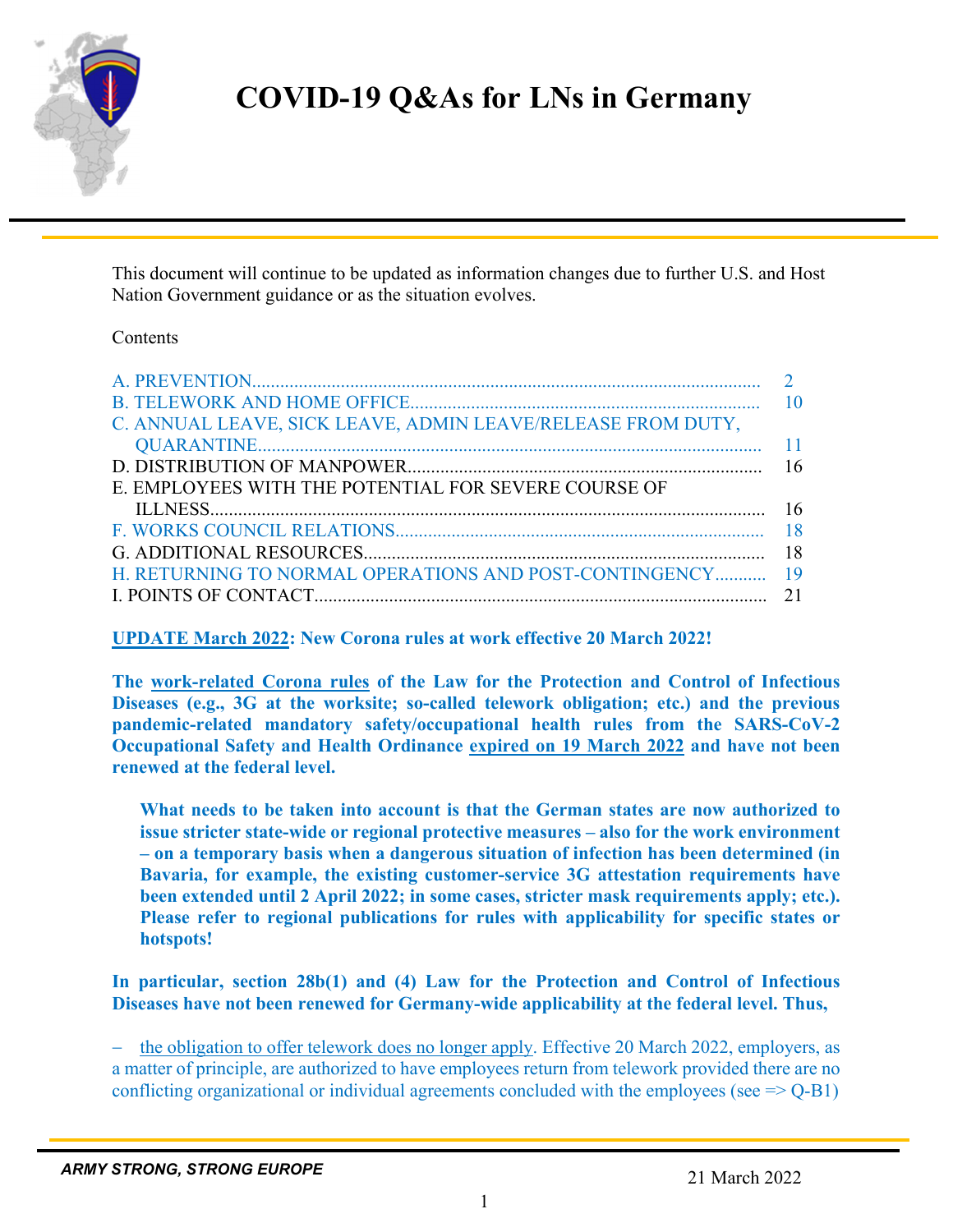the control and documentation requirements for employers associated with the 3G obligation no longer apply. Exception: mandatory attestation obligations IAW section 20a Law for the Protection and Control of Infectious Diseases for individuals employed in health-care professions (hospitals; clinics; emergency medical services; etc.). Effective 16 March 2022, cases of missing immunization attestation, etc. have to be reported to the health authorities (see  $\Rightarrow$  Q-A13 + Q-A18).

The SARS-CoV-2 Occupational Safety and Health Ordinance with the previous general employer obligations for testing offers and telework, as well as the general requirements to wear and provide masks, temporarily applicable until 19 March 2022, has also not been renewed.

The new SARS-CoV-2 Occupational Safety and Health Ordinance entered into force on 20 March 2022 and will be temporarily applicable until 25 May 2022. Instead of mandatory Corona rules, the new Ordinance focuses on the employer's individual responsibility and corresponding risk assessments. In consideration of the local infection rates and job-related risks for infection, the employer may continue to consider protective measures like free testing offers (1 per week), telework offers, and/or local mask requirements (see  $\Rightarrow$  Q-A8).

However, there no longer is a general obligation to wear masks at work. Still, employer guidance based on corresponding risk assessments by DoD and/or USAREUR-AF continue to mandate a mask requirement for unvaccinated employees if they are not at their specific worksite and it is not possible to keep the minimum distance requirement (see  $\Rightarrow$  Q-A8).

# **A. PREVENTION**

# **Q-A1: What precautions is USAREUR-AF taking?**

A: From the beginning, USAREUR-AF has taken a proactive approach to contain as much as possible the spread of the Corona virus, and has been implementing the presidential directive, the U.S. Department of Defense directive, and the latest requirements of the German Law for the Protection and Control of Infectious Diseases. This will continue to significantly minimize the risk of infection with the SARS-CoV-2 coronavirus and its variants in the workplace and sustainably protect the safety and health of all employees.

It is still prohibited to access the workplace or participate in certain events with relevant symptoms of illness known for SARS-CoV-2, specifically fever, dry cough (not caused by known or diagnosed chronic diseases), loss of sense of taste and smell. If above symptoms occur, a PCR test has to be administered and a negative test result has to be provided (not older than 48 hours).

As for the rest, every employee is obligated by federal or state ordinances to behave in a way that other employees are not exposed to avoidable risks of infection.

In Europe and Germany, sufficient vaccines for everyone are available. Employees interested in a vaccination or a booster shot can schedule a vaccination with a physician, the health authorities, the vaccination center, or make use of one of the low-threshold local vaccination offers available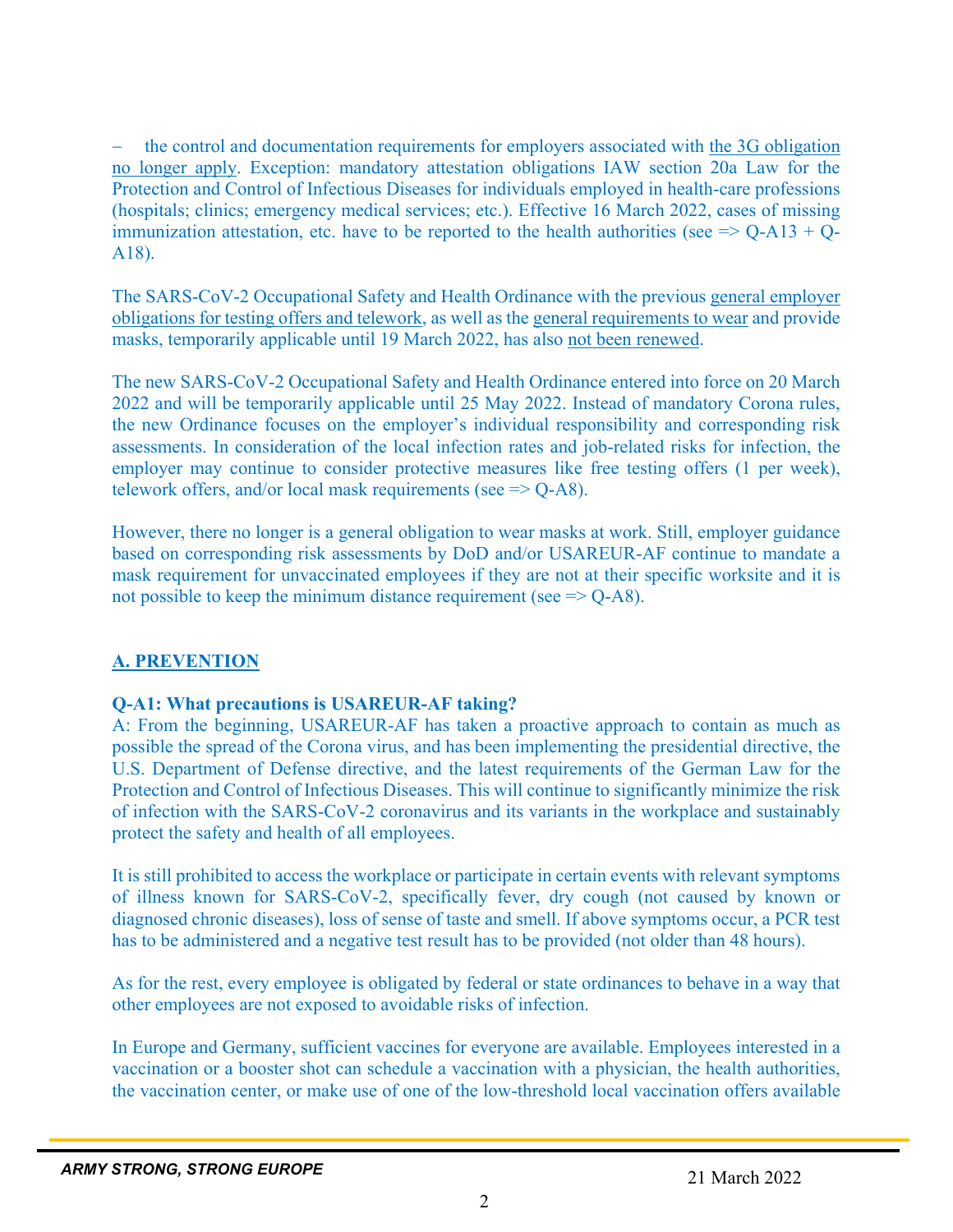in the German states without an appointment (e.g., vax bus rodeos). As protection from COVID-19, a recombinant protein-based vaccine, a so-called classic inactivated vaccine from the NOVAVAX company, is now available for vaccination skeptics.

#### **For their own protection and the protection of co-workers, it is highly recommended that all unvaccinated employees get vaccinated without delay, and that vaccinated employees get their booster shots.**

Prior to issuing Corona measures, the German states have to determine a dangerous situation of infection. Restrictions and obligatory measures to contain Corona outbreaks can only be implemented if the state parliaments render corresponding resolutions. As a first step, the state parliaments have to determine the 'specific risk of a dynamically developing state of infections'. Then, individual measures can be implemented for a 'specifically designated territorial entity'. The options include mask requirements, physical distance requirements, hygiene concepts, as well as attestation of vaccination, recovery or test results (2G or 3G rules). Without a parliamentary resolution determining a specific risk of infection, state governments are given authority to implement general protective measures, like mask requirements for care facilities, hospitals, or for local public bus/train transportation. Another continuing option covers dictating testing requirements for care facilities and schools.

It is still recommended to follow basic hygiene rules (social distancing, sanitizing, wearing masks when it is difficult to maintain social distancing). As an additional measure, rooms should be aired out sufficiently on a regular basis. Several precautionary measures vary from installation to installation, and employees should review email notifications and Army websites for Garrisonspecific announcements.

#### **Q-A2: What should employees and managers do if given instructions by local authorities?** A: Employees and managers are directed to follow the instructions of the Public Health Command and German health and safety authorities as applicable. Health authorities in Germany may impose strict controls on travelers coming from risk areas, high-incidence areas or virus variant areas. German authorities may impose health checks and require hospitalization for infected persons.

**Q-A3: What else can managers and employees do to prevent the spread of 2019-nCoV?** A: Managers and employees are encouraged to practice "social distancing" by limiting the amount of direct contact with other employees and the public at large. Canceling or postponing social gatherings, conducting meetings electronically instead of in person, and encouraging good personal hygiene can all help to limit the spread of the disease.

# **Q-A4: What should employees do if they show symptoms of 2019-nCoV?**

A: Persons with respiratory disease symptoms suspected of a SARS-CoV-2 infection must stay away from the workplace. If there is a suspicion of a SARS-CoV-2 infection, particularly in the case of fever, coughing and difficulty breathing, the employer has the right to ask affected individuals to leave the workplace immediately and seek medical treatment, if necessary. Before going to a medical practice or emergency room, call ahead and tell them about any recent travel and symptoms; 2) avoid contact with others; 3) inform supervisors and keep them abreast of any ongoing developments; 4) do not travel while sick; 5) cover the mouth and nose with a tissue or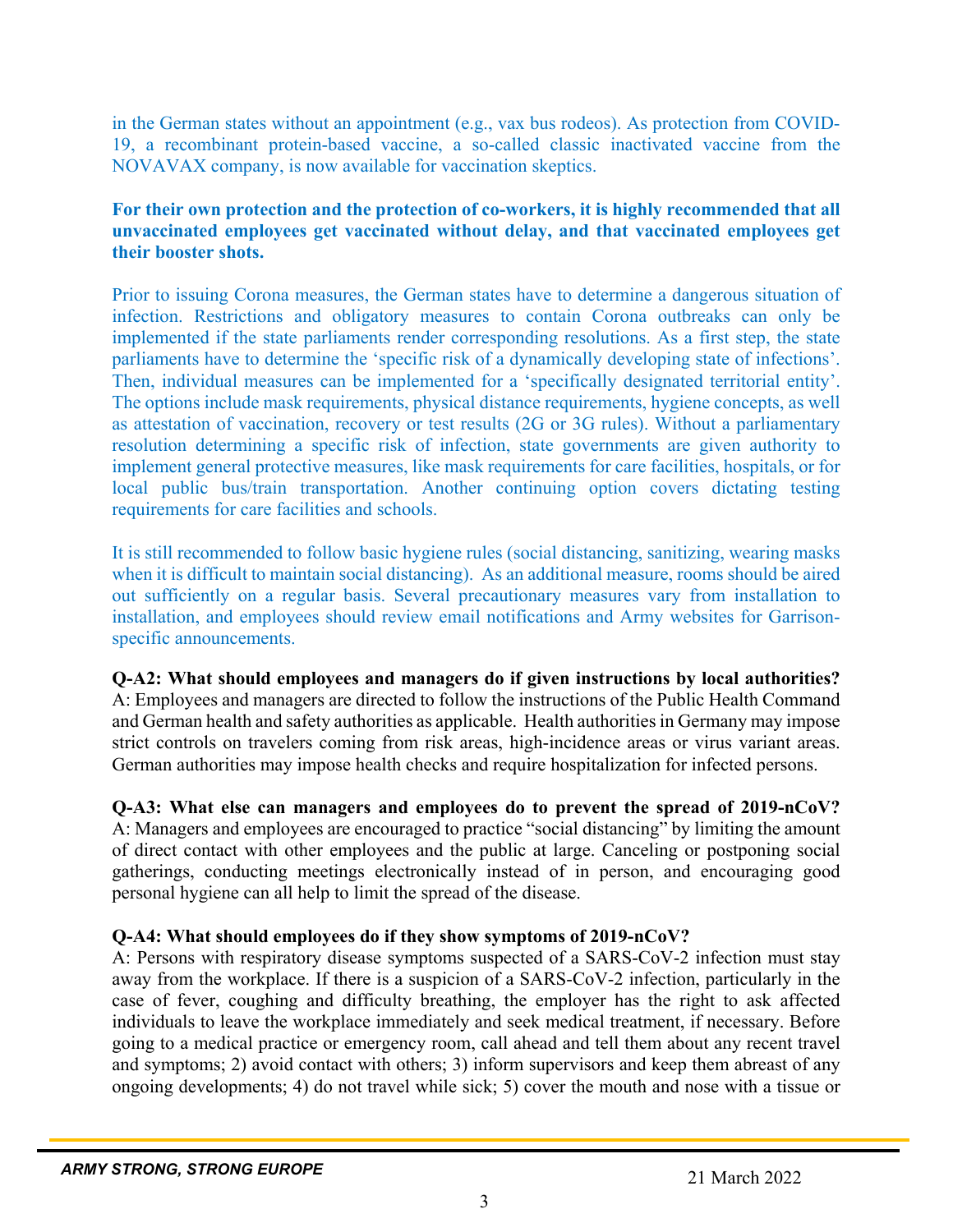sleeve (not hands) when coughing or sneezing; and 6) wash hands often with soap and water for at least 20 seconds to avoid spreading the virus to others.

#### **Q-A5: Can a manager mandate that employees get tested if they show symptoms of infection?**

A: Employees are encouraged to exercise caution and report to their physician as soon as they suspect they might be infected. As for the rest, every employee is obligated by federal or state ordinances and secondary contract obligations to behave in a way that other employees are not exposed to avoidable risks of infection.

Irrespective of this, employees may be directed to undergo COVID testing in individual cases of suspicion (e.g., in case of fever or typical symptoms of a Corona infection).

#### **Q-A6: How long is the period during which someone is considered recovered?**

A: 'Recovered' status is defined as the period starting 28 days after a positive PCR test until not longer than 90 days after administration of the test. During this period, an individual is considered sufficiently protected, and is subject to the same rules and exceptions as individuals with two vaccinations (section 22a(2) Law for the Protection and Control of Infectious Diseases).

## **Q-A7: How do I get medical-grade masks?**

A: While the temporary SARS-CoV-2 Ordinance is in effect (at least until 19 March 2022), the employer must provide medical-grade masks in certain situations (see Q-A8) for duties at the worksite. Information on which masks are acceptable as medical-grade masks can be found at the link of the German Federal Institute for Drugs and Medical Devices, BfArM.

https://www.bfarm.de/SharedDocs/Risikoinformationen/Medizinprodukte/DE/schutzmasken.html

#### **Q-A8: Which courses of action do the sending state and host nation direct to avoid Covid-19 infections?**

A: Numerous special Corona rules for the work environment expire on 20 March 2022. In particular, section 28b Law for the Protection and Control of Infectious Diseases will expire, which, among other things, established the requirement to offer telework and the so-called 3G rules at the worksite. Thus, employees no longer have to attest to being vaccinated, recovered or negatively tested (= 3G) before accessing employer premises. Deviating provisions only apply to employees in health care professions and emergency medical services, for which a statutory immunization attestation obligation has become effective on 15 March 2022.

The Corona-related obligation to offer telework does no longer apply (see  $\geq$  O-B1).

The SARS-CoV-2 Occupational Safety and Health Ordinance, temporarily applicable until 19 March 2022, has also expired. It will be replaced by the new SARS-CoV-2 Occupational Safety and Health Ordinance, temporarily applicable until 25 May 2022. It does no longer implement direct basic protective measures but focuses on the employer's individual responsibility IAW section 5, 6 et. seqq. Safety and Occupational Health Law.

Measures that are still necessary for protection from infection at work can be established and implemented based on organizational risk assessments and/or hygiene concepts. Measures that have to be established must also be implemented for break areas and during break periods.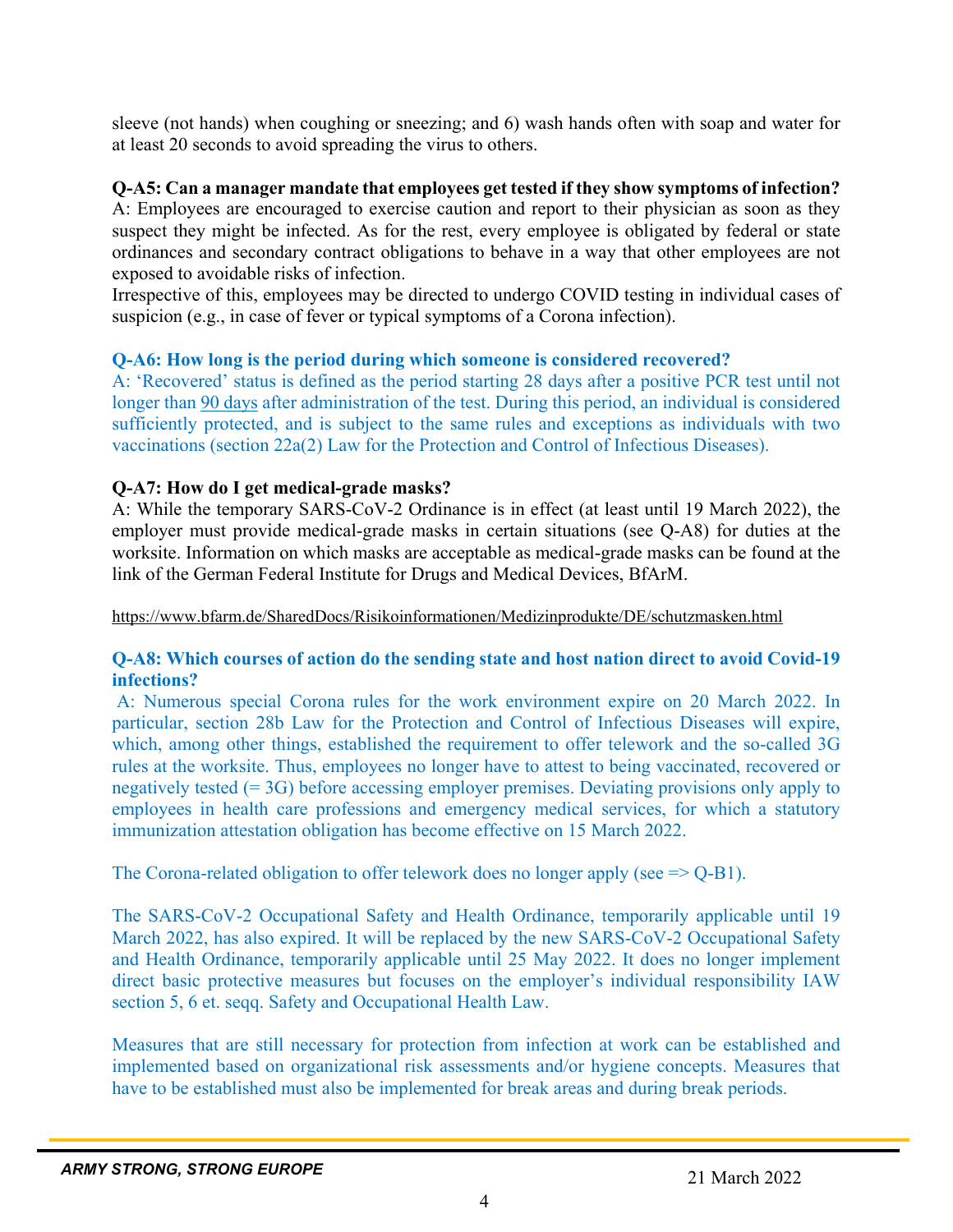Thus, the employer has to conduct a risk assessment and **review whether** and which of the following measures are necessary to guarantee the safety and health of employees at work. In doing so, the employer has to consider the regional infection rates and special job-related risks for infection, and

- 1. … review whether to offer employees who do not perform full-time telework one free test for direct pathogen detection for the SARS-CoV-2 Corona virus per week on a voluntary basis;
- 2. … review whether employees with office/administrative or similar duties can perform these from their home to mitigate work-related contacts, particularly by avoiding or reducing the use of indoor space by several individuals at the same time;
- 3. … review whether to provide free medical face masks (like FFP2, nose-mouth covering) or the respiratory masks listed in the Safety and Occupation Health Ordinance. The SARS-CoV-2 Occupational Safety and Health Ordinance does no longer provide for a general mask requirement. However, employer guidance based on corresponding risk assessments by DoD and/or USAREUR-AF continue to mandate a mask requirement for unvaccinated employees if they are not at their specific worksite and it is not possible to keep the minimum distance requirement.

# **Q-A9: N/A**

#### **Q-A10: How can the employer prevent that persons with symptoms gain access to military installations?**

A: As part of the general obligation to take care of employees, the employer must take into consideration the wellbeing and justified interests of employees, prevent damage to them, while respecting their dignity and ensuring their personal rights are preserved. The employer must particularly ensure that, given the available means, all necessary and adequate measures are taken to counter the spread of the virus within its organizations. Thus, in individual cases, employees showing symptoms of a Corona virus infection can be directed to see a doctor and undergo Corona testing and disclose the result (see also Q-A1).

## **Q-A11: What is the status of an employee with symptoms who was denied access to the installation?**

A: In the midst of the Covid-19 pandemic, the employer generally feels impelled to assume the worst case, and to take corresponding care measures. Thus, the employer has an obligation towards all employees to counter potential risks of infection, and to release employees with a measured fever from duty and prompt them to consult a doctor immediately. Until a medical clarification can be provided, the employee is suspected of being unfit for work. The affected employees should immediately contact the medical staff at the screening center of the respective U.S. installation, a physician/doctor or the health department. For employees who are unfit for work due to an actual disease, the usual tariff and legal provisions for unfitness for work will be applicable.

## **Q-A12: Do Covid-19 positive tested employees have to report their infection to the employer (supervisor)?**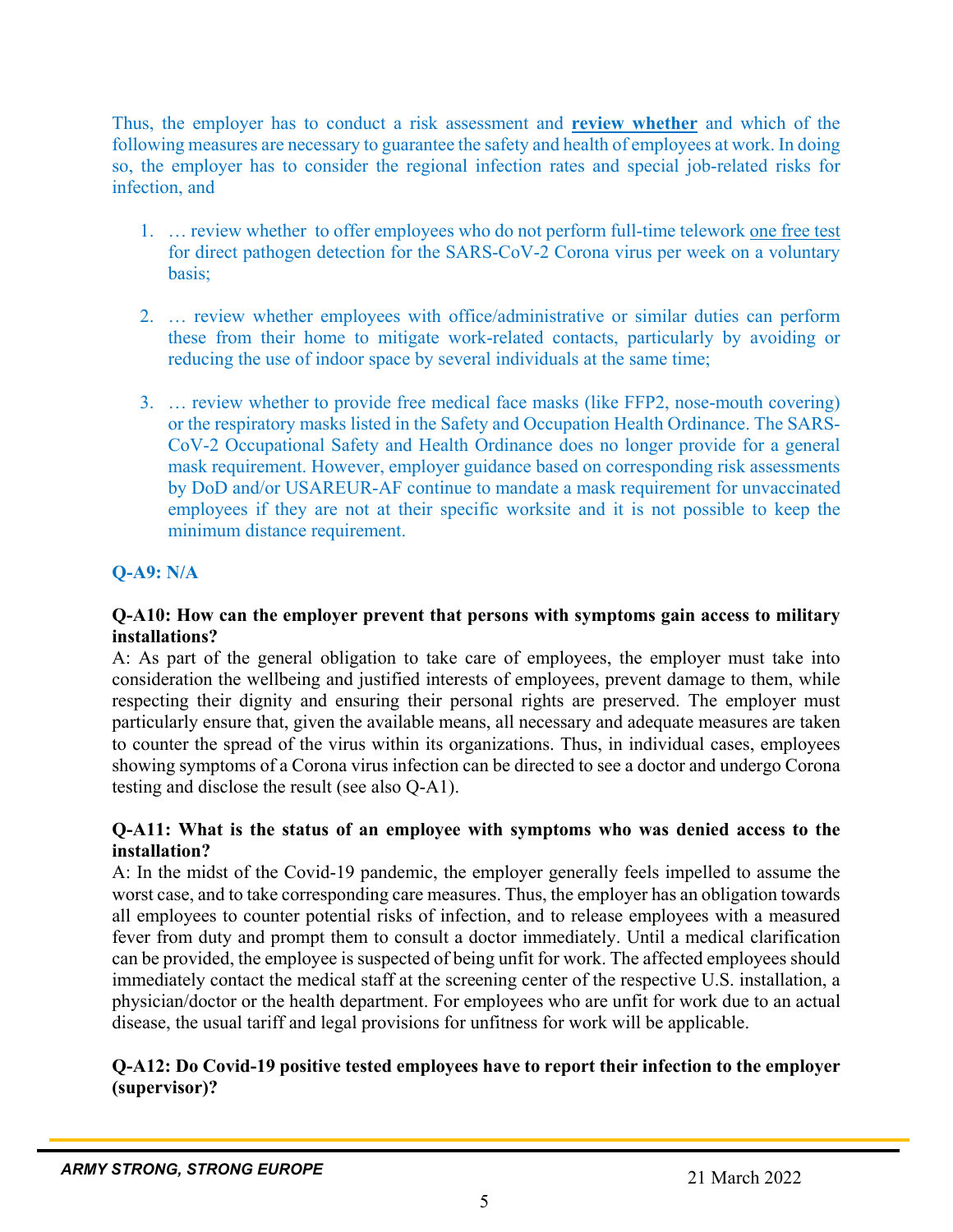A: While employees are normally not obligated to provide the employer with information about the type and cause of their illness, in case of an infectious disease which could have serious effects on third parties in the employment relationship (colleagues and customers), employees are legally obligated under the employment contract to notify their employer of the disease, in order to allow the employer to take the necessary protective measures. Because of the highly infectious nature of 2019-nCoV and the potential severe disease progression of 2019-nCoV, employees are obligated to notify their supervisor of a positive test.

## **Q-A13: Is there a legal obligation for LN employees to get vaccinated against Covid-19?**

A: There is currently no legal vaccination obligation for COVID-19 on the host nation side. Effective 15 March 2022, the following individuals working in the following facilities or establishments, however, have to attest to their status of being vaccinated or recovered in the meaning of section 2 No. 2 or No. 4 of the Exemption Ordinance for COVID 19 Protective Measures in its applicable version:

a) hospitals

- b) facilities for out-patient surgery
- c) prevention and rehabilitation facilities
- d) dialysis centers
- e) day hospitals
- f) maternity clinics
- g) treatment facilities that are comparable to the facilities listed in a) through f)
- h) medical or dental practices
- i) practices for other healthcare professions

j) public health facilities where medical examinations, preventive measures or out-patient treatment are provided

k) emergency medical services

l) social-pediatric centers IAW section 119 of Social Security Code V

m) medical treatment centers for adults with intellectual disabilities or severe multiple disabilities IAW section 119 of Social Security Code V

n) facilities for professional rehabilitation IAW section 51 of Social Security Code IX, as well as professional rehabilitation services

o) evaluation and assessment services working on the basis of Social Security Code V or XI.

Several legislative proposals for a general vaccination requirement are currently under discussion in the German parliament.

## **! It is highly recommended to get vaccinated ASAP. The COVID-19 vaccination considerably helps to contain the pandemic, and it protects the vaccinated person and co-workers!**

# **Q-A13a: Can the employer introduce a vaccination bonus for vaccinated LN employees?**

According to the Robert Koch Institute (RKI), the probability to become PCR-positive despite a full vaccination is significantly reduced. Individuals who are infected with SARS-CoV-2 despite a vaccination secrete the virus for shorter periods than unvaccinated individuals with a SARS-CoV-2 infection. Consequently, the employer may take into consideration an employee's known immunization status when implementing protective measures at work IAW section 2 of the Corona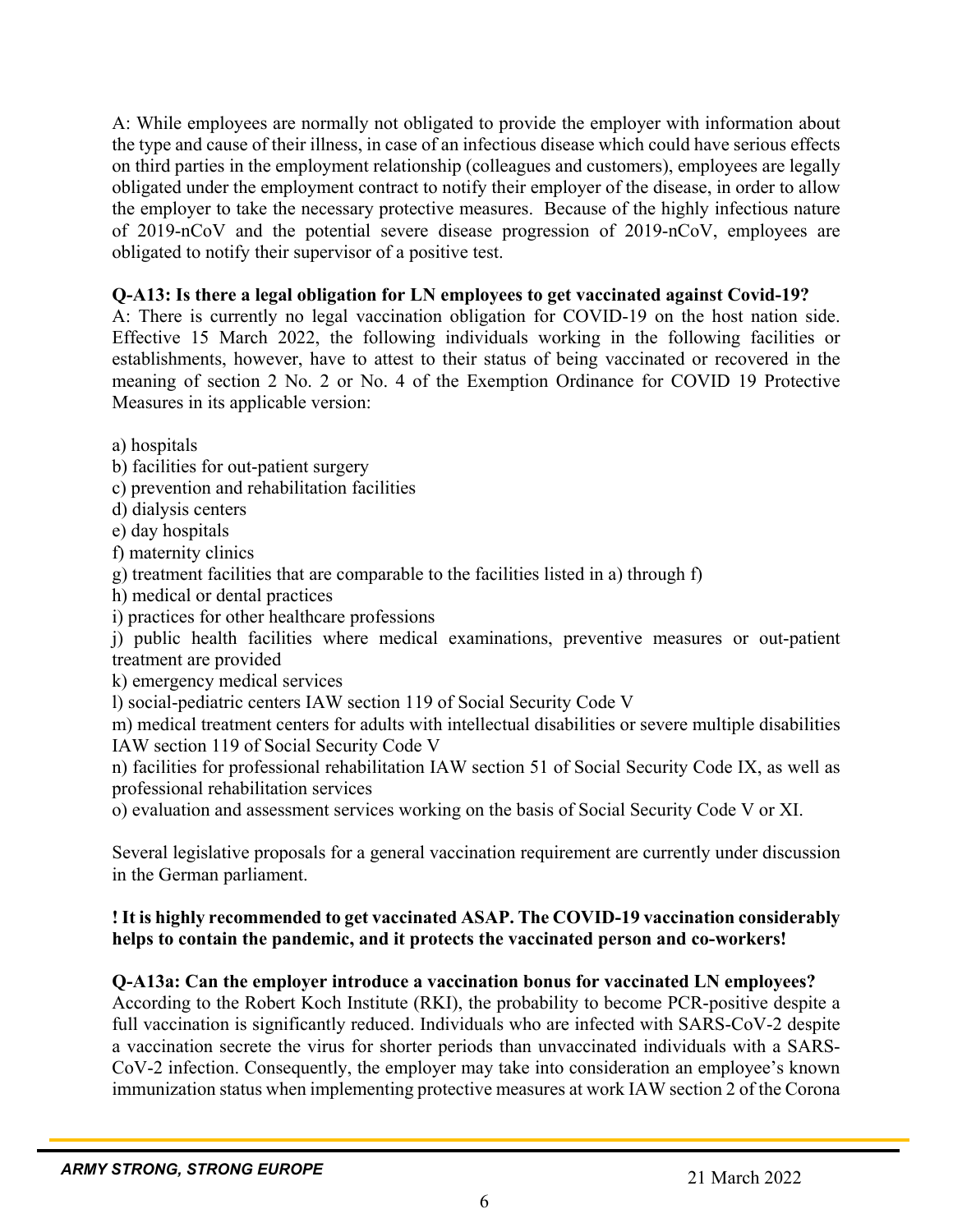Safety and OH Ordinance. The employer therefore has a justified right worthy of protection that employees assist on a voluntary basis in improving protection from infection at work by providing current attestation of their immunization status. Against this background, vaccination incentives or bonus payments are lawful if they are established within commensurability parameters, and if works councils and/or unions were involved in compliance with the law.

During the 2021 CTA II pay negotiations on 10 November 2021, the ver.di union and the Stationing Forces in Germany (U.S., British, French, Canadian Forces, NATO, etc.) agreed on a 100-EUR one-time special payment for vaccinated employees and apprentices. Employees must attest to the employer to be fully vaccinated (IAW RKI) NLT 28 February 2022 (it is considered a benefit or support payment by the employer to mitigate additional burden caused by the Corona crisis that is exempt from taxation IAW section 3(11)a German Income Tax Law).

Detailed guidance on the corresponding procedure has been developed by the Highest Service Authority and distributed through the chain of command. From now on, organizations and LN employees can combine the vaccination attestation IAW Germany's "3G at the work place" rule (Q-A1) with the request for the tariff-based vaccination/attestation bonus. To do so, employees should approach their supervisors or timekeepers, who can consolidate the relevant data elements for subsequent submission IAW upcoming detailed processing guidance. LN employees, however, must refrain from contacting or submitting corresponding documentation directly to the Foreign Forces Payroll Office.

**Q-A14: N/A** 

**Q-A15: N/A**

**Q-A16: N/A**

**Q-A17: N/A**

#### **Q-A18: Do employees have to disclose their vaccination or recovered status to their employers?**

A: In principle, an individual's vaccination or recovery status is a private matter subject to special protection under the basic right of informational self-determination.

A disclosure obligation for the immunization status always requires a special legal basis/situation. The legislator established such a basis/situation during the pandemic in several cases.

Thus, for specific groups of employees in specific facilities and establishments, employers have been authorized to document and process information on the employees' vaccination or sero-status in connection with COVID-19 based on section 33 et. seqq. Law for the Protection and Control of Infectious Diseases to prevent the spread of COVID-19 regardless of whether there is an epidemic situation of national consequence. This disclosure obligation for the immunization or recovery status applied to specific areas with high exposure, like schools, child care facilities, homes, summer camps, in-patient/out-patient facilities for the care and accommodation of older,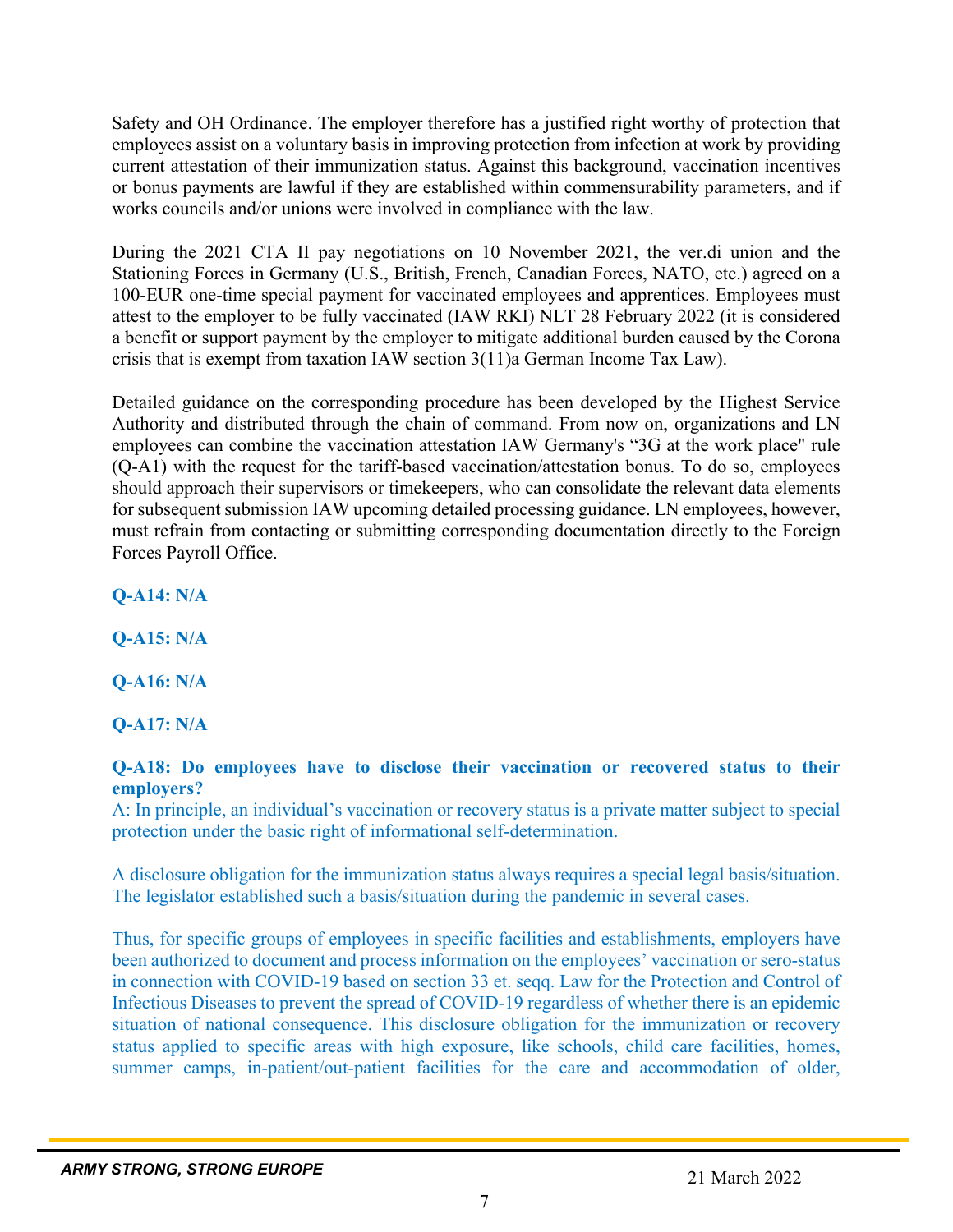handicapped individuals or individuals in need of care, ..., mass accommodation facilities and penitentiaries.

In addition, section 20a Law for the Protection and Control of Infectious Diseases **introduced the obligation** for health professionals (working in hospitals, clinics, medical/dental practices, emergency medical services, etc.; see Q-A13) effective **16 March 2022** to attest to their immunization status, meaning attest to their status of being vaccinated against or recovered from Corona, or, if applicable, providing a medical certificate confirming medical contraindications against the vaccination. In case of failure to provide such attestation, the employer is obligated to report to the servicing health authorities immediately after 15 March 2022 which of the employees have not provided the required documentation (**attestation of vaccination or recovery or certificate confirming a medical vaccination exemption**). The health authorities can issue a specific prohibition to enter the worksite for the affected non-vaccinated or non-recovered individual based on a 2-step process. As a result of a prohibition to enter the worksite, an affected employee will no longer be able to perform his/her work in the organization. As a rule, the entitlement to receive payment will cease to exist. An employer who schedules such an individual to work in a health care facility will risk financial sanctions.

Effective 16 March 2022, **new hires** will have to provide corresponding attestation **prior to the start of work** (see section 20a(3) Law for the Protection and Control of Infectious Diseases). Absence of such attestation will trigger an automatic prohibition of employment or prohibition to work.

As an exception, collection and processing of employee PII (including medical data) by the employer is also admissible to prevent or mitigate the spread of the virus among employees as best as possible. In particular, this includes information on cases where an infection has been detected or someone was contact to a documented infected individual, or someone was in an area considered a risk area or area of a variant of concern as classified by the Robert Koch Institute (RKI) during the relevant period.

The employer's right to issue directives IAW section 106 Trade Regulations enables the employer to dictate reasonable guidelines for employment purposes in more detail within the limits of the employment contract, tariff provisions or applicable laws.

In principle, this includes the employee's obligation to provide to the employer information that is necessary for employment purposes. The Federal Labor Court specifically granted employers a right to inquire if the 'employer has a justified, reasonable interest worthy of protection to have a question answered or to collect information, and the employee's interest for non-disclosure of such information does not exceed the employer's interest in collecting such information' (FLC, decision dated 15 November 2012 – 6 AZR 339/11).

# **Q-A19: Why should you get vaccinated against COVID-19?**

A: All available COVID-19 vaccines are quite effective against COVID-19. If someone still falls sick, the risk for a severe course of the disease is considerably reduced. The COVID-19 vaccination does not only protect vaccinated individuals but may also prevent that vaccinated individuals infect other individuals who may require additional protection or are at a higher risk.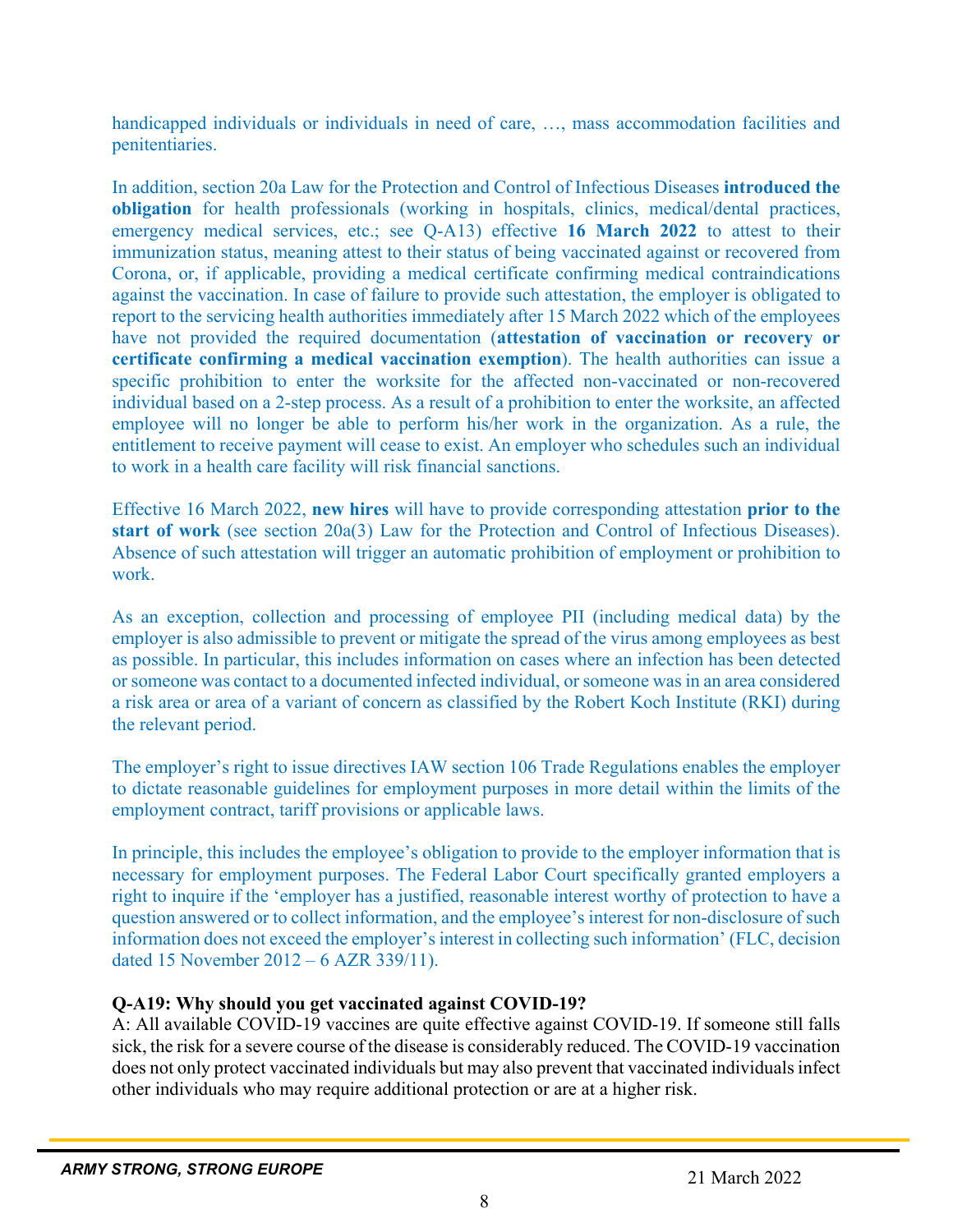The course of the COVID-19 disease varies as far as symptoms and severity are concerned: people may be asymptomatic, have only few symptoms or a severe infection with pneumonia and other organ problems that can lead to respiratory/organ failure or death. Some COVID-19 patients do not recover for weeks or months after the beginning of the disease and suffer from severe general symptoms (long COVID). People with COVID-19 can infect others without their knowledge – friends, co-workers and family members.

#### **!!! The COVID-19 vaccination considerably helps to contain the pandemic, and it protects the vaccinated person and co-workers!!!**

Furthermore, distancing, wearing masks, and room ventilation are additional important measures to reduce the spread of SARS-CoV-2. Effective and safe vaccinations will allow to further relax contact restrictions. This requires that a large number of the population has developed immunity from the virus. The vaccination provides relevant population immunity in a relatively short time. The German Standing Committee on Vaccination continuously reevaluates its recommendations on the optimum use of vaccines for the population in order to guarantee the maximum effects for containing the pandemic and individual protection against a severe course of the disease.

## **Q-A20: What long-term effects can a vaccination have?**

A: There are no long-term effects caused by vaccinations as vaccinations are not drugs. Drugs are taken for longer periods of time, are metabolized and the products of decomposition can accumulate in the body. A vaccine, however, is not metabolized but added to the immune system.

# **Q-A21: Who is considered fully vaccinated IAW legal ordinances?**

A: There are different conditions for the status 'fully vaccinated' and 'recovered'. They are determined, among others, by section 22a Law for the Protection and Control of Infectious Diseases.

Thus, the status of being fully vaccinated is applicable when

1. for the underlying individual vaccinations

a) a vaccine approved in the EU or different vaccines approved in the EU were used; or

b) additional vaccines in compliance with the legal ordinance on deviating prerequisites for vaccination/recovery/testing attestation were used;

2. a total of three individual vaccinations were administered; and

3. the last individual vaccination was administered at least three months after the second individual vaccination.

In deviation from this, until 30 September 2022 the status of being fully vaccinated is applicable in case of two individual vaccinations; and effective 1 October 2022 in case of two individual vaccinations only if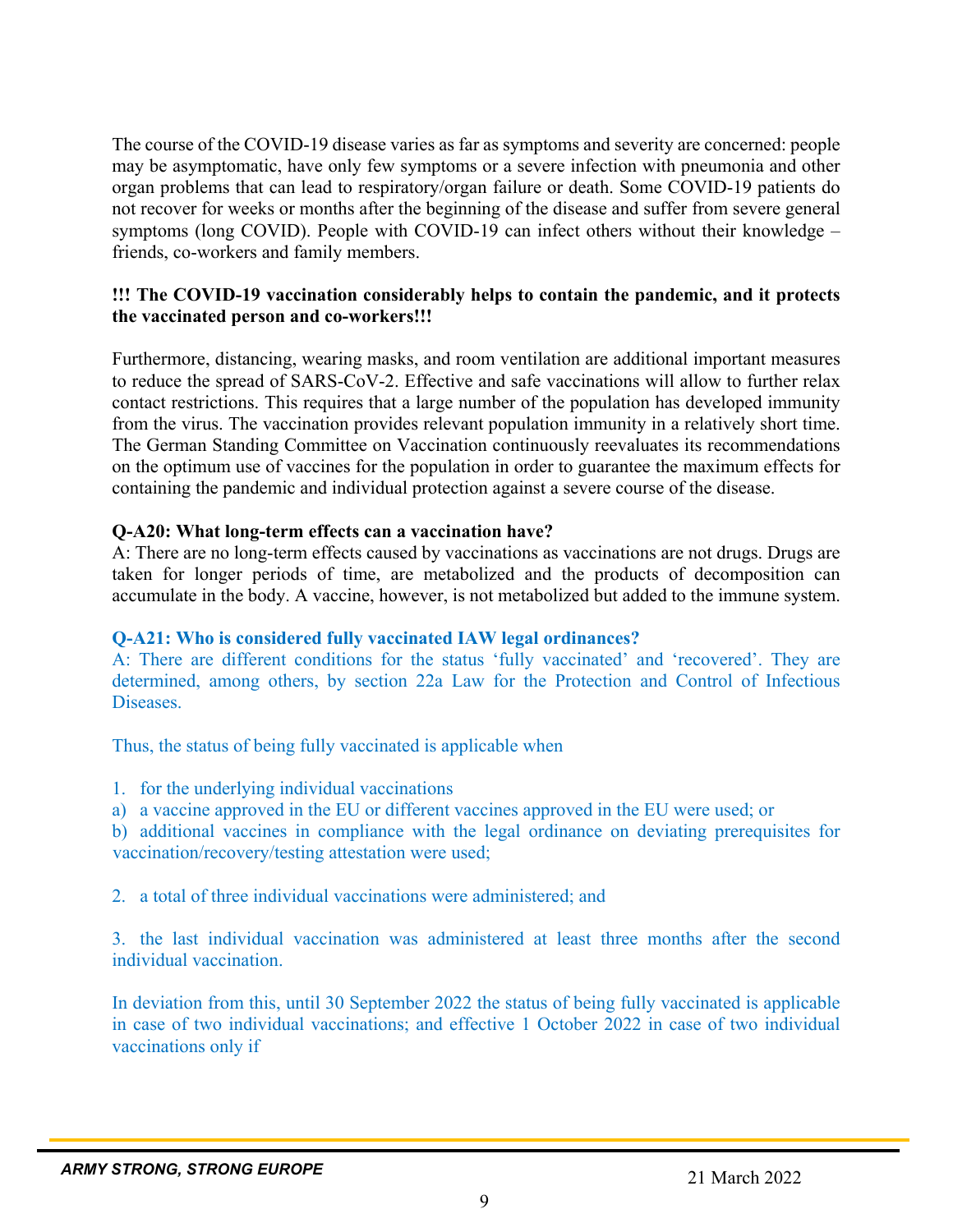a. the affected individual can present hardcopy or digital documentation in German, English, French, Italian or Spanish of a performed specific positive antibody test, and this antibody test was administered at a time when the affected individual had not yet received any individual vaccinations against the SARS-CoV-2 Corona virus;

b. the affected individual had been infected with the SARS-CoV-2 Corona virus, can document said infection with a documented test for direct pathogen detection, and the test on which the test documentation is based

aa) was based on laboratory diagnostics via nucleic-acid-based methods (PCR or other methods of nucleic-acid amplification technology), and

bb) was administered at a time when the affected individual had not yet received the second vaccination dose against the SARS-CoV-2 Corona virus;

4. the affected individual contracted the SARS-CoV-2 Corona virus after the second vaccination dose, can document such infection with a test result for direct pathogen detection, and the test on which the test documentation is based

a) was based on laboratory diagnostics via nucleic-acid-based methods (PCR or other methods of nucleic-acid amplification technology), and

b) 28 days have passed since the day of the test on which the test documentation is based, or

5. no more than 270 days have passed since the last dose of the first series of vaccinations and the vaccination documentation is used solely for entering the Federal Republic of Germany. In deviation from sentence 3, in the cases mentioned under 1 through 3 of sentence 3, status of fully vaccinated is applicable until 30 September 2022 also in case of one individual vaccination; the first individual vaccination replaces the second individual vaccination.

**Q-A22: N/A**

**Q-A23: N/A**

**Q-A24: N/A**

**Q-A25: N/A**

# **B. TELEWORK AND HOME OFFICE**

#### **Q-B1: Can employees telework/perform mobile work during an outbreak?**

A: The obligation to offer telework, governed by section 28b(4) Law on Protection and Control of Infectious Diseases, was applicable for a temporary period NTE 19 March 2022. It was not renewed, and thus is no longer applicable. Without substitution. Effective 20 March 2022, employers, as a matter of principle, are authorized to have employees return from telework (see Q-H6) provided there are no conflicting organizational or individual agreements concluded with the employees.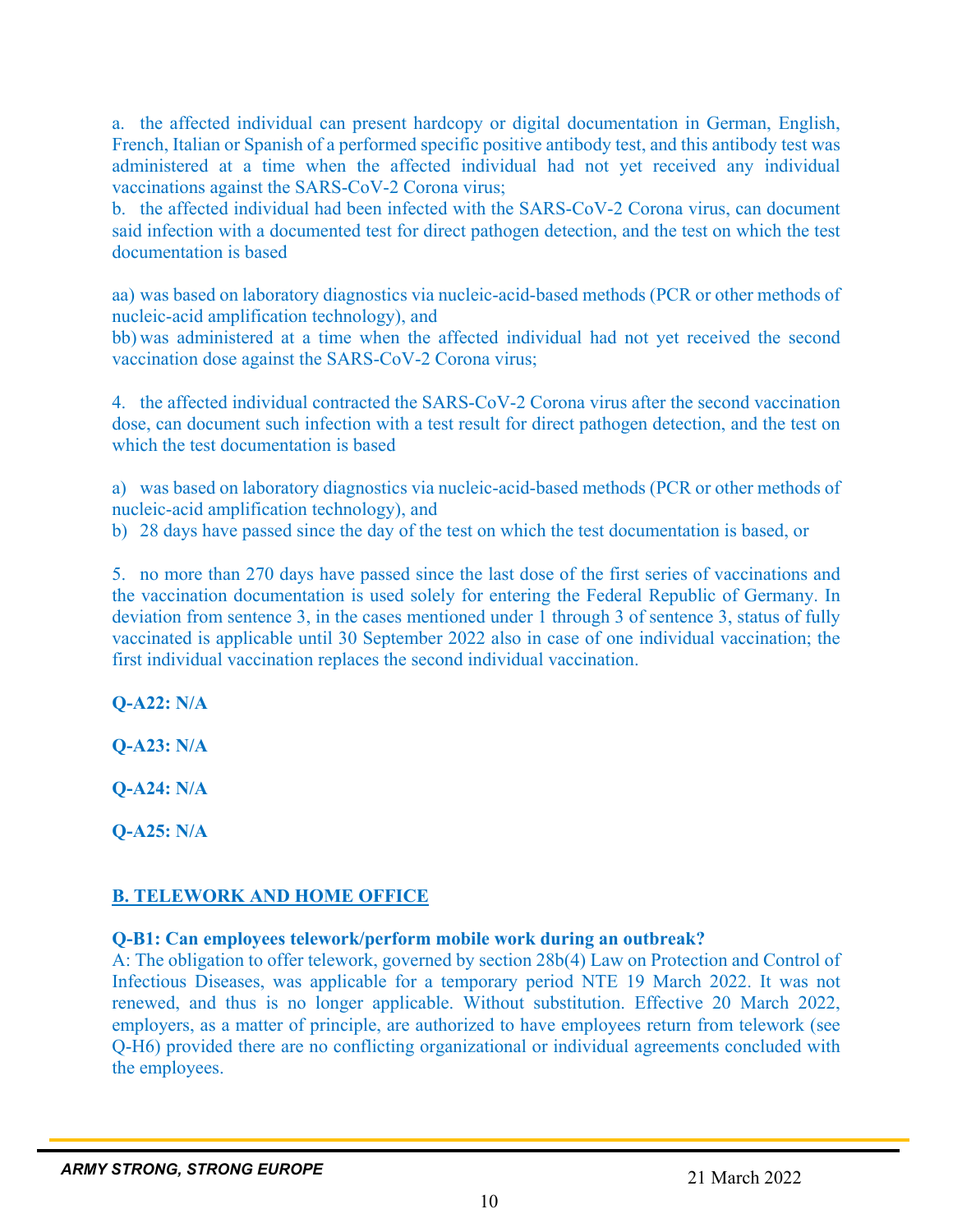Regardless of the previous pandemic-related obligation to offer telework, the USAREUR-AF shop agreement governing mobile work continues to provide an opportunity to conclude individual agreements on mobile work/telework. Working from home/telework as a form of mobile work continues to offer the opportunity to reduce the number of individuals present at the workplace at the same time, and thus to minimize the risk of infection.

#### **Q-B2: What type of telework is authorized?**

A: In the USAREUR-AF shop agreement on mobile work, many agreed-upon benefits of mobile work at an adequate worksite that can be independently selected, such as continuity of operations during emergencies, are laid out. Telework on a situational basis or mobile work for a longer period is authorized.

## **Q-B3: N/A**

#### **Q-B4: Can LN employee positions be designated Emergency-Essential (E-E)?**

A: No. EMERGENCY ESSENTIAL (E-E) is a position-based designation to support the success of combat operations or to support combat-essential systems subsequent to mobilization, an evacuation order, or some other type of military crisis. E-E status is limited to DoD U.S. citizen civilian employees since LN employees are not deployable to combat operations.

#### **Q-B5: Can LN employee positions be designated Mission-Essential (M-E)?**

A: Yes. Mission-Essential (M-E) positions are identified unilaterally by local or command level management to support and maintain the uninterrupted execution of mission-essential functions (MEFs) and the continuity of operations. MEFs enable and equip the organization to continue performing essential functions during contingency operations, natural disasters, extreme weather situations or other emergency situations (e.g. the current Covid-19 pandemic). Other than E-E status, LN employee positions can be identified M-E. The M-E identification may be coded in the position description and requires neither the employee's consent nor a change notice, much like so-called "system-relevant" positions on the German economy (e.g., security, fire protection, medical, communications, etc.). Incumbents of M-E positions must be able to remain on duty or make every effort to report to duty on-time during emergency and/or crisis situations. However, supervisors will determine how the work is performed (physical presence or telework).

#### **Q-B6: N/A**

#### **Q-B7: What are reasons against performing work from home?**

A: Many duties, like production, services, trade, logistics, etc., cannot be performed from home. In other areas, there may also be organizational reasons that argue against working from home, for example if this would considerably limit operational processes or an organization would no longer be operational. There may also be reasons associated with special requirements for operational data protection or protection of operational secrets that argue against working from home.

#### **Q-B8: N/A**

#### **Q-B9: What has to be taken into consideration with regard to work schedules when working at home?**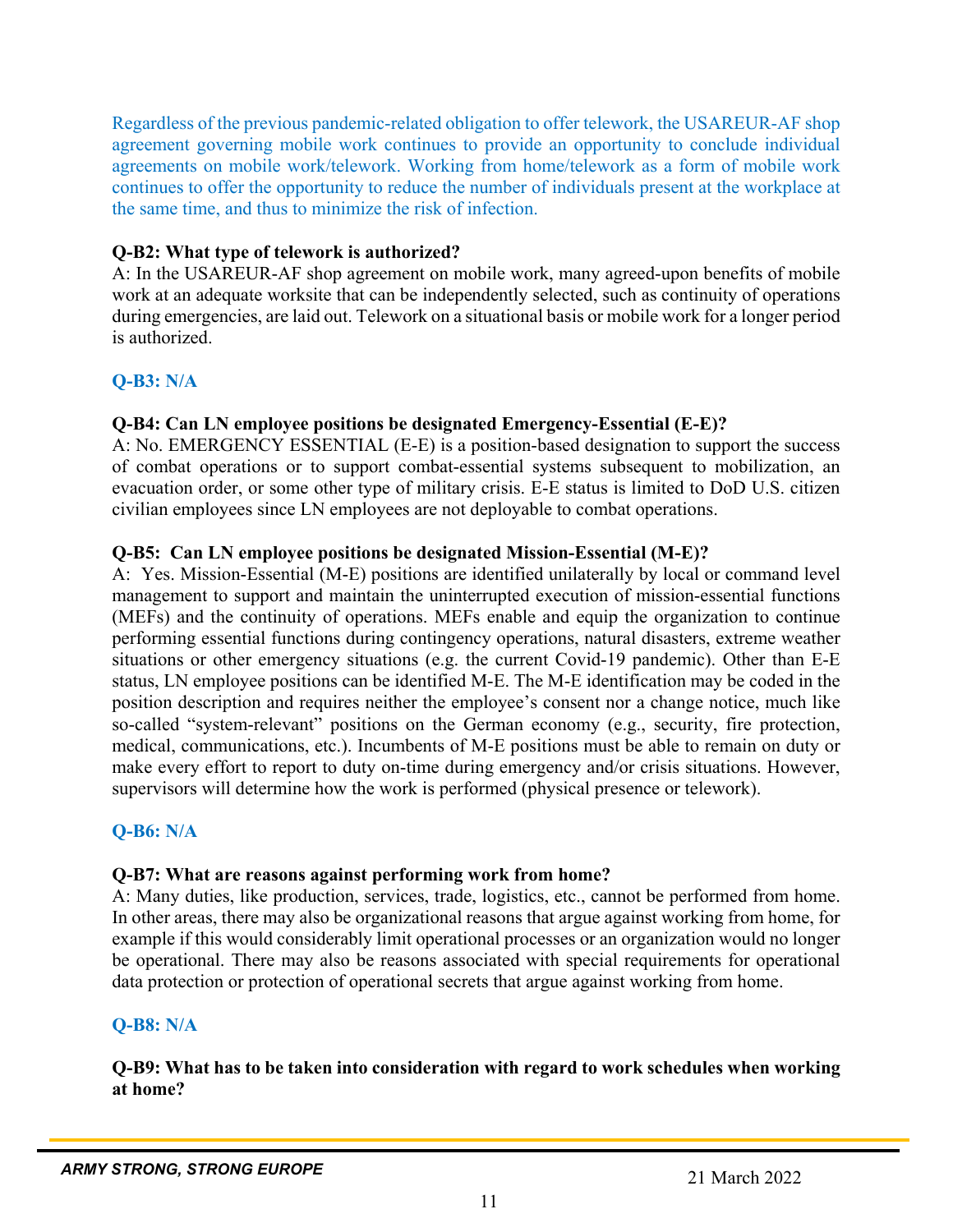A: Whether you work at home or at employer premises: Under German labor law, employees are only obligated to be reachable during the work hours owed under the employment contract, with the exception of emergencies. The German Work Hours Law also applies when working at home. Provisions on maximum work hours and minimum rest periods have to be followed.

# **C. ANNUAL LEAVE, SICK LEAVE, ADMIN LEAVE/RELEASE FROM DUTY, QUARANTINE, CORONA BONUS PAYMENT**

# **Q-C1: Can an employee take approved leave as planned?**

A: Yes, employees with an approved leave request can basically start leave as planned.

## **Q-C2: Can management cancel or rescind leave that has already been approved?**

A: No, as a matter of principle an employer may not cancel leave unilaterally once approved. Any subsequent changes require a corresponding agreement between the employee and the employer, generally represented by the supervisor.

Only in rare exceptional cases can approved leave be canceled unilaterally. Courts accepted this for 'compelling operational reasons that leave no other option'. This only takes into consideration unpredictable events that are threatening one's livelihood, like emergency situations and catastrophes; the sudden loss of a larger number of employees; mission failure; etc. Such constellation, however, must be handled very restrictively, and it may result in indemnity claims on the part of the employee (missed trip; costs for flights; etc.).

#### **Q-C3: An employee does not want to start already approved leave due to the corona pandemic. Is this possible?**

A: As a matter of principle, neither employer nor employee can change already approved leave unilaterally, like extending or reducing the leave period, etc. If leave periods are to be changed subsequently, this requires a corresponding agreement between the employer and the employee. There is no entitlement for the employee to cancel approved leave. However, the employer will be able to honor principles established in the CTA II, like taking into consideration employee's preferences when scheduling annual leave, provided that there are no conflicting operational requirements or leave plans from other employees.

# **Q-C4: N/A**

#### **Q-C5: An employee is traveling and cannot start the return trip due to direct consequences of the corona pandemic (e.g. flight cancelations; closed borders; etc.). What needs to be done?**

A: As a matter of principle, if an employee does not report to work and thus cannot perform the duties owed under the employment contract, the employer, on in return, is not obligated to pay for non-performed work. Given that the reason for not reporting for work is not the fault of either of the parties and in order to avoid loss of pay, an employee's leave request to cover the missed work days should be approved.

## **Q-C6: What needs to be taken into consideration when an employee falls sick with a 2019 nCoV infection while on annual leave?**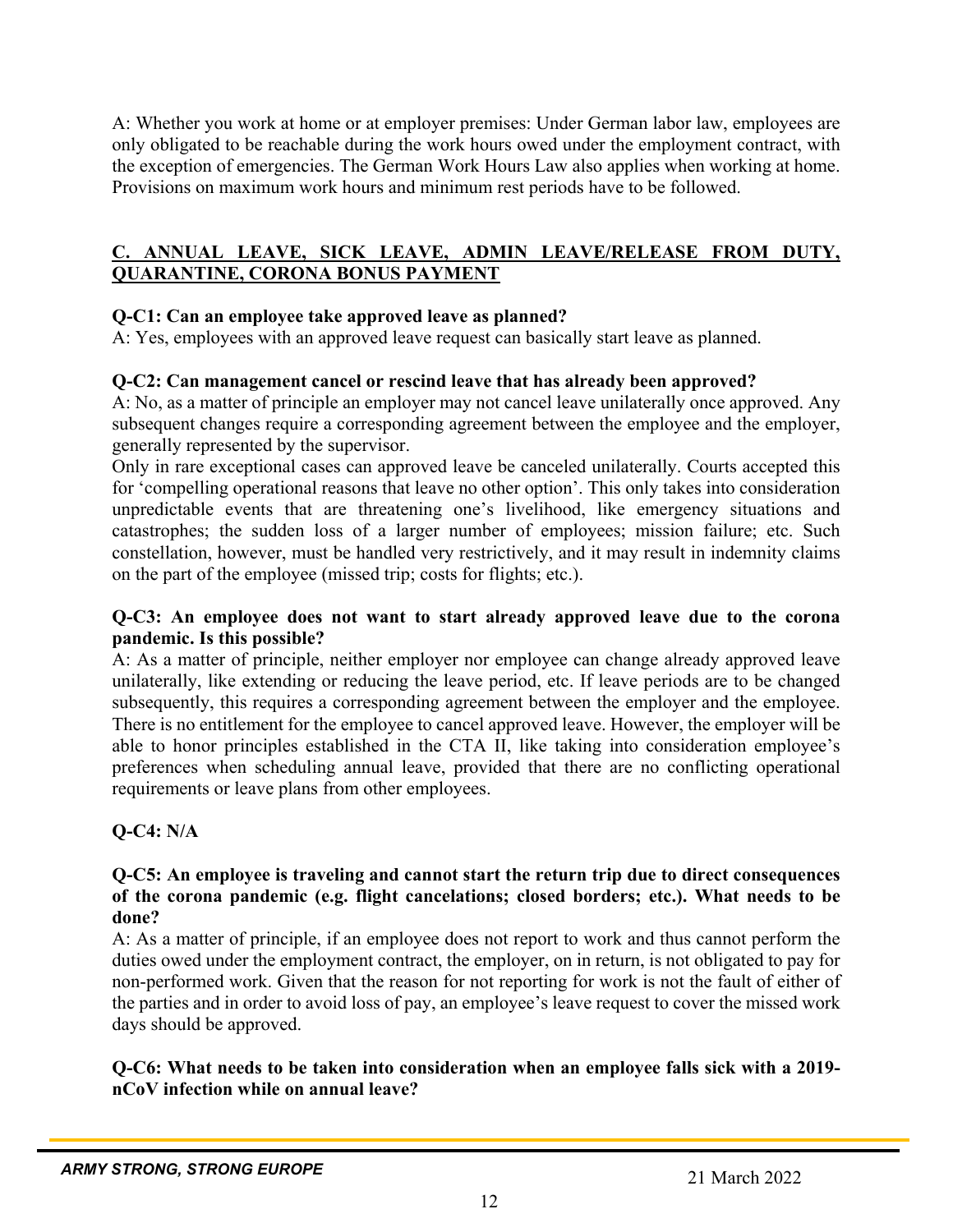A: As with any other sickness, the provisions of Article 29 paragraph 4a) apply in such case ('The employee is required to immediately provide the employer notification of his or her unfitness for work and information on its probable duration'). Furthermore, according to section 9 Federal Leave Law, days for which unfitness for work is documented by a medical certificate when an employee falls sick while on leave will not be counted towards annual leave.

## **Q-C7: What happens if an employee is placed under quarantine by order of an authority during leave due to possible contact to an individual infected with 2019-nCoV?**

A: An entitlement to continuation of pay under the German Law on Continued Remuneration is ruled out as, for the time being, there is no disease that justifies unfitness for work. Leave that was granted and its compensation remain unaffected. Quarantine days cannot be offset against leave days because employees, due to officially directed quarantine, usually are not available for work. For periods of granted leave that employees have to spent under quarantine the employer is not entitled to get reimbursed under the German Law on Protection against Infection *("Infektionsschutzgesetz")* by the responsible German authorities.

Important: Said German Law on Protection against Infection only applies if quarantine is directed by a German authority. In case of a quarantine directed abroad, employees bear the regular risk associated with reporting for work.

## **Q-C8: What should employees do if USAGs close activities in Germany?**

A: Employees should contact their supervisors as they may be required to report to an alternate duty location. Telework may be authorized. If an employee who is fit for work is precluded from working by order of the employing agency, the employee is entitled to payment of the earnings that he or she would have received for his or her established regular workhours. In this case, the employee will be granted administrative leave until the facility re-opens.

#### **Q-C9: What is the status of an employee who is unable to report to work due to being isolated or quarantined?**

A: Employees may be excused from work without charge to leave or loss of pay under admin leave. The period of being under isolation or quarantine must be reported to management without undue delay. Management must inform the Foreign Forces Payroll Office immediately. Where an employee is telework eligible and not ill they are required to telework during their isolation barring exigent circumstances.

Update of 14 January 2022:

During the Corona summit on 7 January, the federal government and the states agreed on new rules for the quarantine ordinance effective 14 January 2022. Thus, the following updates apply:

- The general duration of quarantine will be reduced from 14 days to 10 days;
- Unvaccinated and recovered individuals may end their quarantine only upon presentation of a negative antigen test;
- Vaccinated individuals may end their quarantine after 7 days if they can present a negative certified antigen test;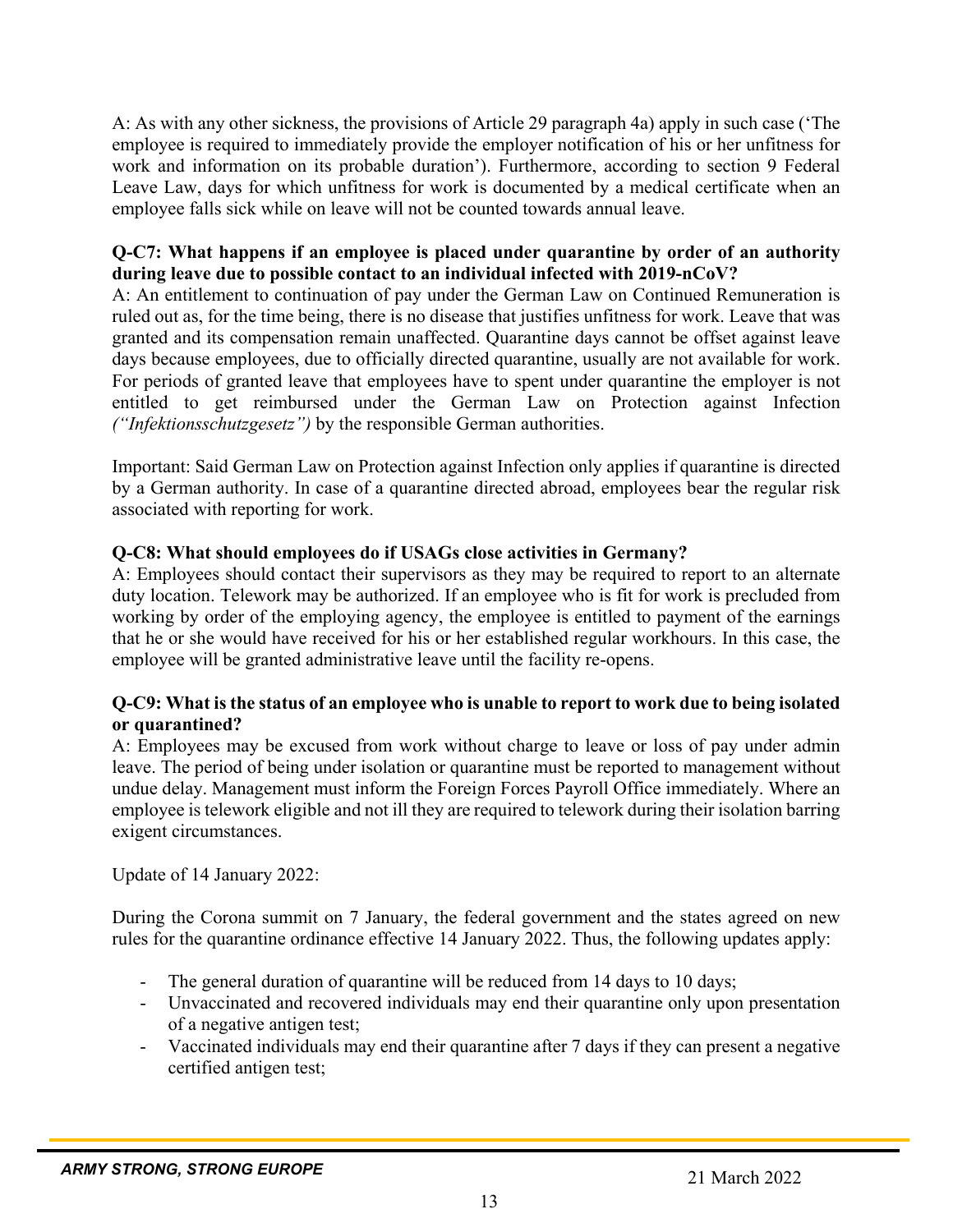- Employees in system-relevant jobs ('critical infrastructure') may end their quarantine already after 5 days if they can provide a negative certified antigen test;
- Vaccinated individuals who had contact with Corona-infected individuals but show no symptoms may end their quarantine after 7 days. A negative antigen test is required.
- Individuals who received booster shots or two vaccinations do not have to quarantine after contact with Corona-infected individuals. The requirement for individuals with two vaccinations is that the second shot was administered less than three months ago.

#### **Q-C10: What is the status of an employee who is unable to report to work due to 2019-nCoV infection?**

A: Employees unable to report to work due to actual infection of the 2019-nCoV will follow standard sick leave procedures.

# **Q-C11: What can employees do if a family member was infected with 2019-nCoV?**

A1: If the employee cohabits with the family member or was in contact with the infected (see Q-C9)

A2: In addition, Art. 28 CTA II provides for special administrative leave in case the employee has to take care of a severely sick family member. Under the current exceptional circumstances of the ongoing 2019-nCoV pandemic, the provision of Art. 28, paragraph e), CTAII may temporarily also be applied if the employee has to take care of an infected family member who does not live in the same household as the employee. In this context, "care" also includes necessary administrative measures for and on behalf of the infected.

Upon request and submission of proof (if requested), these employees may be given time off with pay not to exceed 2 workdays (3 days for spouses) as admin leave. After 2 days (3 days for spouses), the employee must be charged annual leave or LWOP.

## **Q-C12: What can management do if an LN employee does not qualify for telework in case of a garrison shutdown?**

A: Management can temporarily release the employee from his/her duties. If an employee who is fit for work is precluded from work by order of the employing agency, the employee is entitled to the payment of earnings that he/she would have received for his/her established regular workhours. In this case, the employee will be granted admin leave until the garrison re-opens.

**Q-C13: N/A** 

# **Q-C14: N/A**

# **Q-C15: What are Time-Off Awards (TOA)?**

**A:** The regulatory basis for Time-Off Awards (TOAs) granted to LN employees in Germany is AER 690-672 (Monetary and Honorary Awards for Local National Employees in Germany), dated 23 July 2018. In para. 6d of the regulation, TOAs are described as workdays of time off, which may be given to LN employees for achievements or performance significantly contributing to the accomplishment of the mission, not exceeding the ceiling of 10 workdays per year and 5 workdays for a single contribution. As a general rule, TOAs must be taken within 12 months after approval.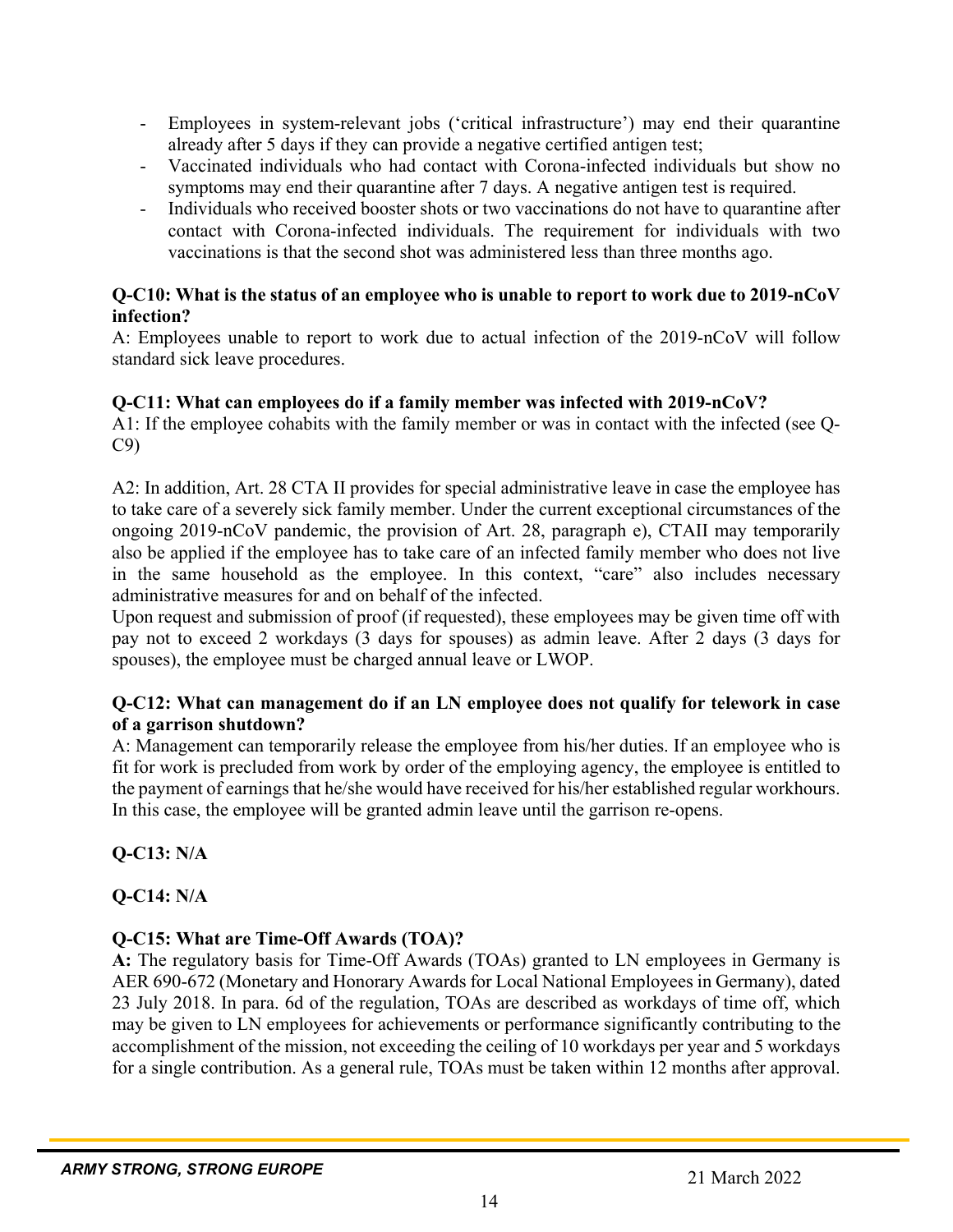# **Q-C16: N/A**

**Q-C17: N/A**

**Q-C18: N/A**

**Q-C19: N/A**

**Q-C20: N/A**

# **Q-C21: Who has no entitlement for compensation for a quarantine period IAW section 56(1) Law on Protection and Control of Infectious Diseases end?**

A: Compensation in the meaning of this provision will not be granted to someone who could have avoided a quarantine with a vaccination or by following other specific prophylactic measures that are mandatory or publicly recommended for the area of the affected individual's ordinary residence. Furthermore, the compensation entitlement does not apply for avoidable travel to highrisk areas or areas of variants of concern if employees could have avoided a prohibition to perform their previous duties or a quarantine by not travelling. In such case, employees are not entitled to continued payment of earnings IAW section 616 German Civil Code.

# **Q-C22: N/A**

## **Q-C23: How is the situation if the travel destination outside Germany is declared a risk area, high-incidence area or virus variant area after the employee's arrival?**

A: In this case, employees did not act culpably when traveling and are entitled to pay in accordance with section 616 German Civil Code (BGB) during quarantine. In this context, however, section 56 Law on Protection and Control of Infectious Diseases applies, based on which employees have a claim for compensation for loss of earnings during quarantine. In practice, the employer continues to pay the earnings and can have these payments reimbursed by the responsible authority (section 56(5) Law on Protection and Control of Infectious Diseases).

# **Q-C24: Having entered Germany from a risk area, high-incidence area or area of virus variant of concern, do I have to report to the employer?**

A: Anyone who has stayed in a risk area, high-incidence area or virus variant area within the last 10 days prior to their entry to Germany must report to the competent health office and the employer (supervisor) accordingly. While employees are normally not obligated to provide the employer with information about the travel destination, they are obligated to provide any information with undue delay that helps to interrupt the infection chains as soon as possible.

Employees are legally obligated under the employment contract to notify their employer of the quarantine after returning from a risk area, high-incidence area or virus variant area, and also about the fact that they have returned from a risk area but have valid proof in order to allow the employer to take further necessary protective measures. Because of the highly infectious nature of 2019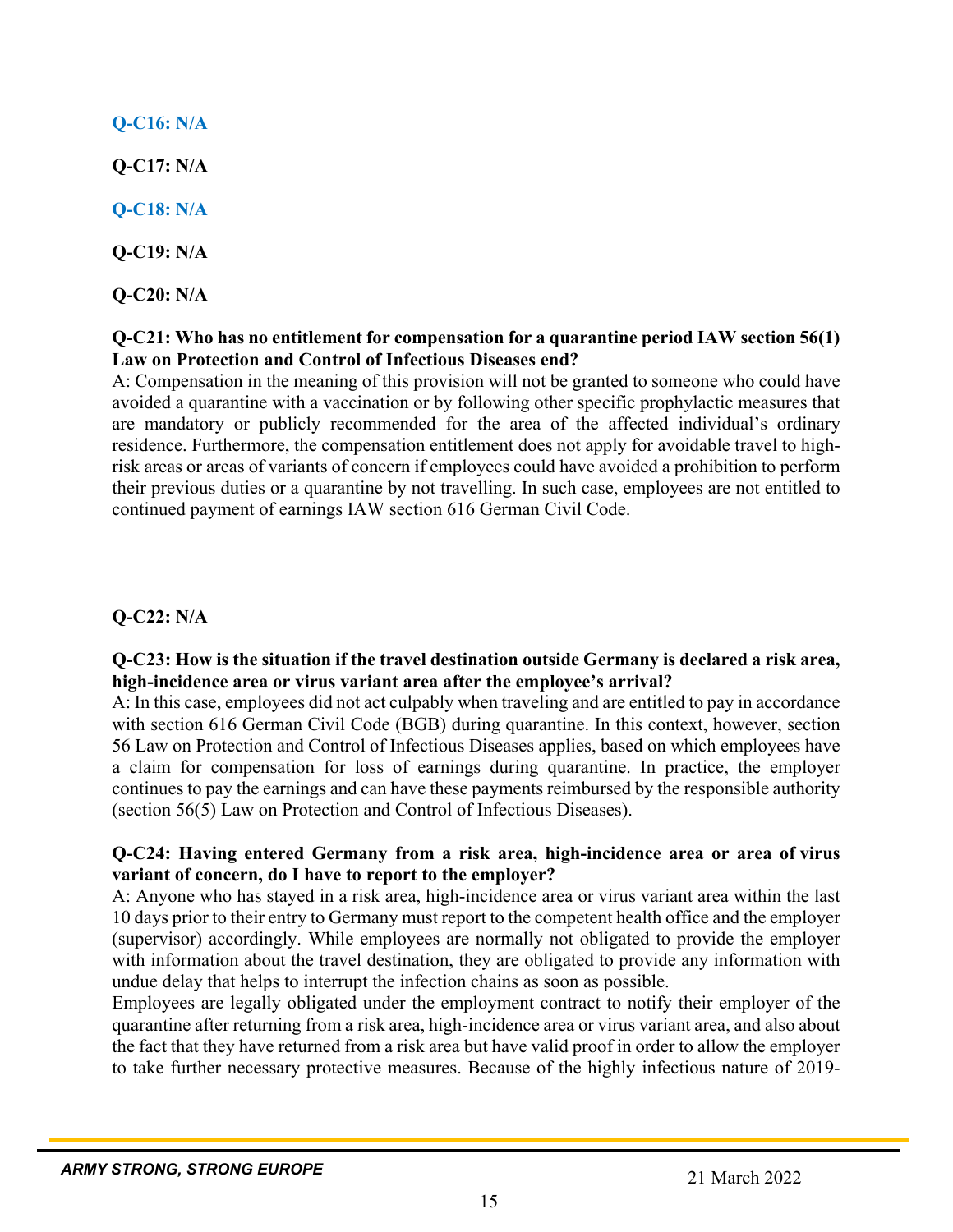nCoV and the potential severe disease progression of 2019-nCoV, employees are obligated to notify their supervisor of a positive test without undue delay.

#### **Q-C25: Can management ask the employees if they plan to spend their vacation in a risk area, high-incidence area or virus variant area?**

A: The employer has a duty of care towards employees, and must observe occupational health and safety regulations and protect the workforce from danger and health risks. In the Corona context, this means that the employer must know whether one of his employees is particularly at risk of infection. The employer may demand information from employees as to whether they have been on vacation in a risk area, high-incidence area or virus variant area designated by the authorities or the Robert Koch Institute, or whether they will travel to such an area. Employers must be able to find out about this increased risk so that they can act appropriately to protect their employees, for example by reorganizing work or sending employees to the home office. However, it is sufficient for the employer to ask whether the employee is traveling to a risk area, high-incidence area or virus variant area. The answer must then truthfully only be "yes" or "no". Employees who remain silent in response to the employer's justified question or who say the untruth violate their contractual obligations, with the consequence that they may even be dismissed after a warning.

**Q-C26: N/A**

**Q-C27: N/A**

# **Q-C28: N/A**

# **Q-C29: Are there affordable ways to get a quick test or to test myself?**

A: Since 13 November 2021, the federal government has again been funding a rapid test (at least once a week) at local testing centers, doctors' offices or local pharmacies for all citizens (section 4 Corona Safety/OH Ordinance). PoC tests and self-tests administered under supervision (not older than 24 hours) are admissible. Self-tests are offered at retail.

Those who test positive should have their results checked directly with a PCR test. Those who test negative should nevertheless continue to follow the general covid-19 infection prevention "DHM".

# **D. DISTRIBUTION OF MANPOWER**

#### **Q-D1: In case of manpower shortage, can management direct employees to support other branches?**

A: Yes, indeed. As a principle, the employer has the right to determine content, place and time of work performance at his reasonably exercised discretion. The newly assigned duties shall be adequate and comparable to the original contractual duties. A management directed assignment is not required if an employee voluntarily agrees to assist with other duties.

# **Q-D2: Can work schedules of the LN workforce be changed?**

A: The employer has the right to determine content, place and time of work performance (right to direct/"*Direktionsrecht*") at his reasonably exercised discretion as long as employment contract,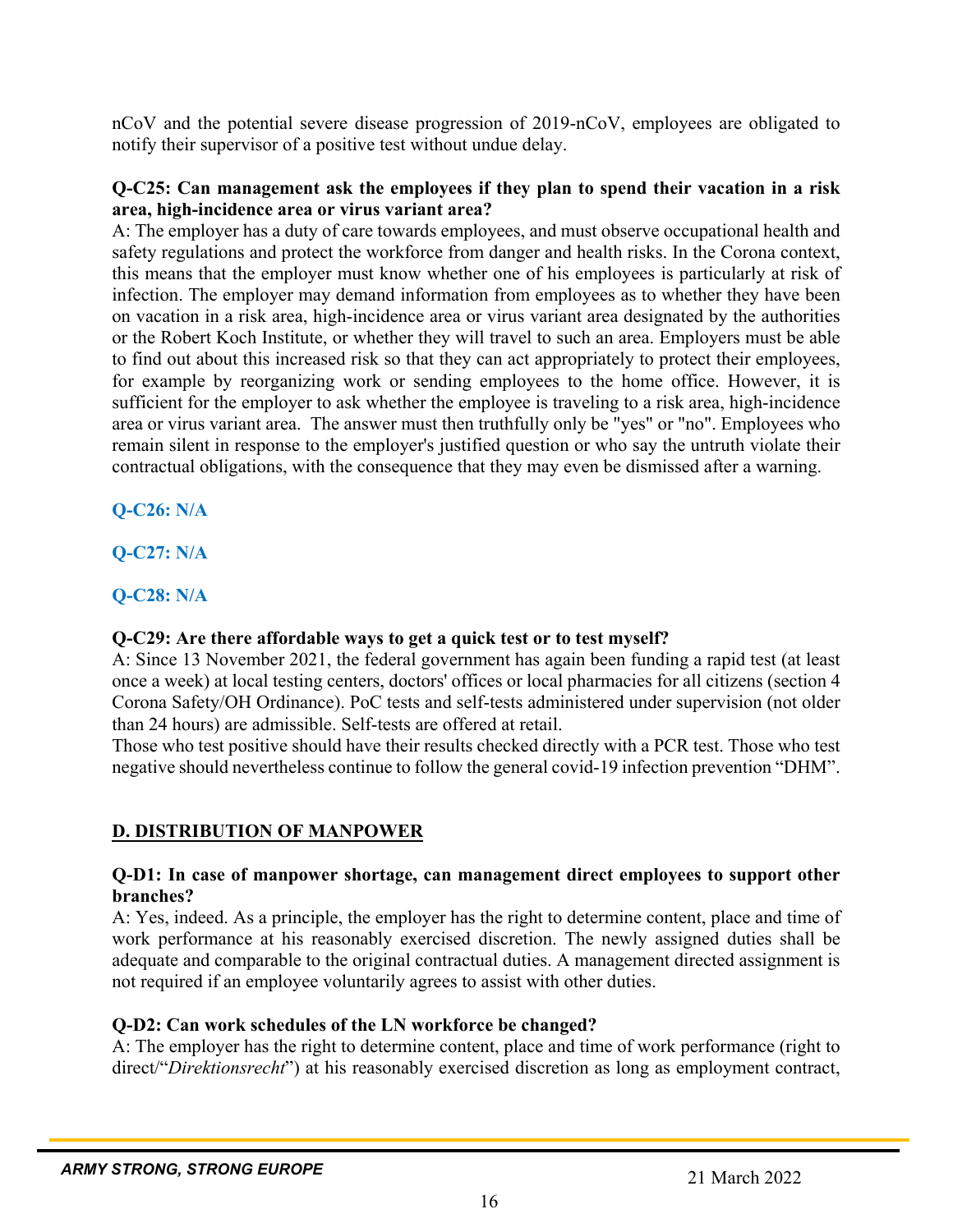shop agreement, tariff agreement or laws do not guarantee specific work conditions. Therefore, management has the flexibility to modify work schedules temporarily, especially in emergencies. However, if the work schedules of the entire workforce need to be changed permanently, the LN works council's concurrence is required.

#### **Q-D3: Can LN employees be directed to work at a different worksite?**

A: LN employees can be directed to work at a different worksite within their military community or can be sent on TDY to any other duty station.

## **E. EMPLOYEES WITH THE POTENTIAL FOR SEVERE COURSE OF ILLNESS**

#### **Q-E1: Are there any employees with a higher risk of developing a severe course of the disease?**

A: A major aspect of the current planning to return to normal operations is the protection of the workforce, in particular those with a higher risk of developing a severe course of 2019-nCoV disease, from another wave of incidents with virus variants. It is highly recommended that employees with a higher risk of a severe course of the disease get vaccinated immediately.

The following groups of individuals are at a higher risk of developing a severe course of 2019 nCoV disease:

 The risk of a serious illness increases steadily with age. Elderly people, in particular, can become more seriously ill after an infection (immune senescence) due to the less responsive immune system. Since unspecific disease symptoms such as fever are the immune system's response to an infection, they can be weaker or absent in advanced age, which means that sick people only consult their physician later.

As far as being at a higher risk for a severe course of the disease is concerned, there are no fixed scientific age limits. The CDC assumes a higher health risks for people aged 65 and older. The German Robert Koch Institute (RKI) points out that the risk for a more severe course of the disease is higher for older people with underlying diseases compared to people with just one factor (age or underlying disease). Taking a different approach from the CDC, the RKI focusses less on a specific age limit but points out that older people, due to a less responsive immune system, can generally have a more severe course of a disease following an infection. The risk for a severe infectious disease steadily increases starting between the ages 50 and 60, particularly in combination with underlying diseases like diabetes mellitus, liver diseases (e.g. cirrhosis of the liver; chronic hepatitis), cancer (e.g. after chemotherapy), severe heart diseases, as well as for people with a weak immune system or who take immunosuppressive drugs (e.g. cortisone).

- Individuals with several health risk factors, like one of the underlying diseases listed below, or with several underlying diseases (multimorbidity):
	- cardiovascular disease,
	- respiratory system disorders,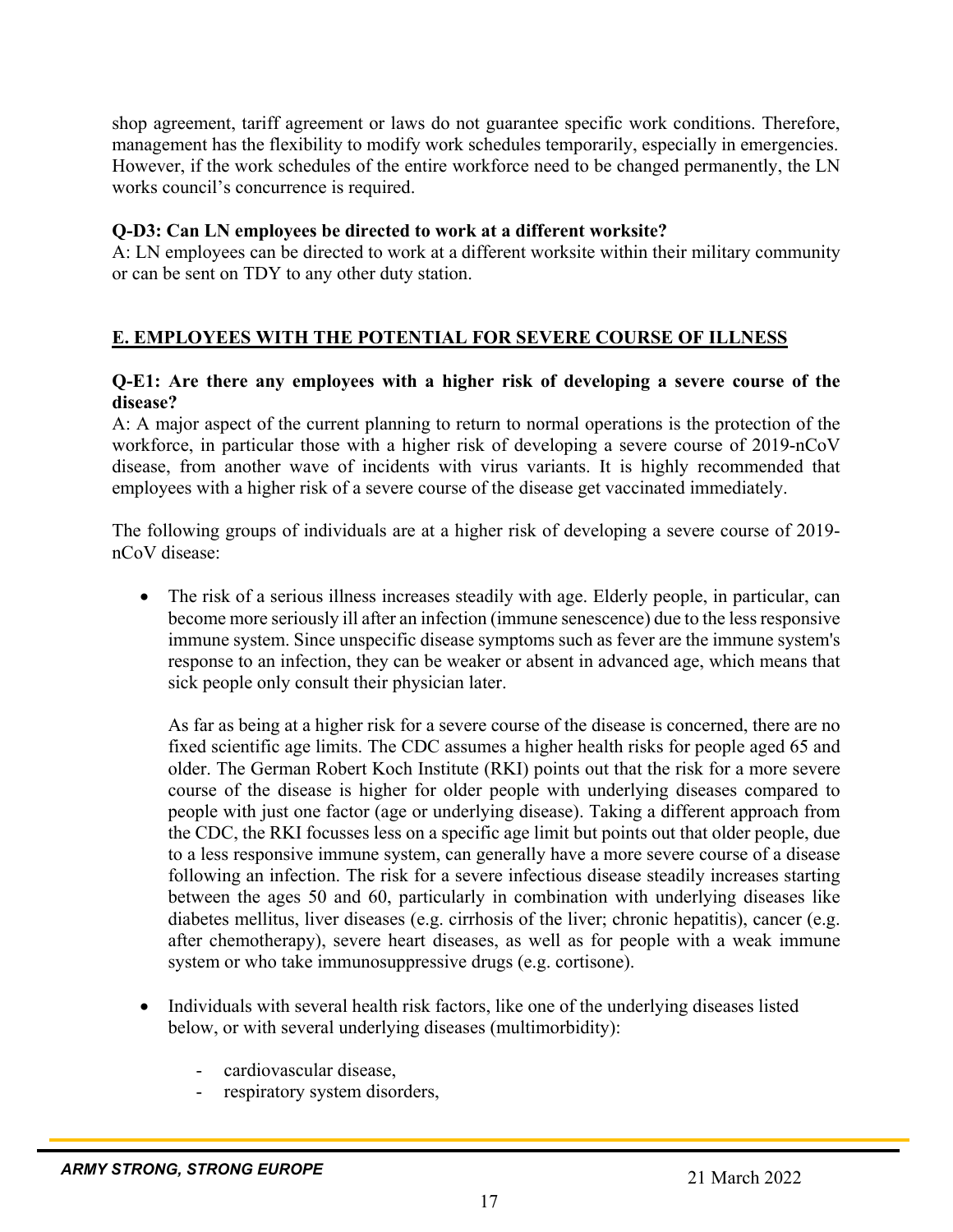- patients with a chronic disease of the liver or kidneys,
- patients with diabetes,
- patients with cancer,
- patients with a weakened/compromised immune system (for example, due to a disease that is accompanied by an immune deficiency or by taking medication, which weakens the immune system, including cortisone).
- patients in advancing age with one of the above noted diseases or those with several identified diseases (multimorbidity) are at higher risk than if there was only one underlying disease.

#### **Q-E2: Are there any specific measures to be implemented at the workplace for employees with the potential for a severe course of illness?**

A: General preventive measures, recommended for the protection of all employees, shall be particularly considered for the needs of employees at a higher risk for severe course of illness. The underlying measures for reducing contacts, adapted on a case by case basis, shall be implemented for the safety of the concerned employees to the maximum extent possible:

- provide options for home office to the largest extent possible while meeting operational and organizational requirements,
- Minimize contacts by ensuring adequate distance from other employees (space between desks)
- assign alternate work schedules resulting in affected employees performing their duties when a minority of co-workers are at work, particularly if considered to be mission essential,
- Management may also direct the employee to work at a different worksite within the military community.
- assign alternative work, if possible
- ensure liberal leave policy where telework is not possible and employee is not considered to be mission essential (annual leave, unpaid leave)
- Telework/work in a separate work place

Generally, admin leave will not be granted.

# **F. WORKS COUNCIL RELATIONS**

# **Q-F1: N/A**

# **Q-F2: N/A**

#### **Q-F3: How can works councils transmit comments and decisions digitally?**

A: The chairperson of the works council manages the business of the works council. He or she signs and transmits comments and decisions to the agency chief electronically. This can be done by email that clearly originates from the chairperson or by a document in PDF-format with a handwritten signature.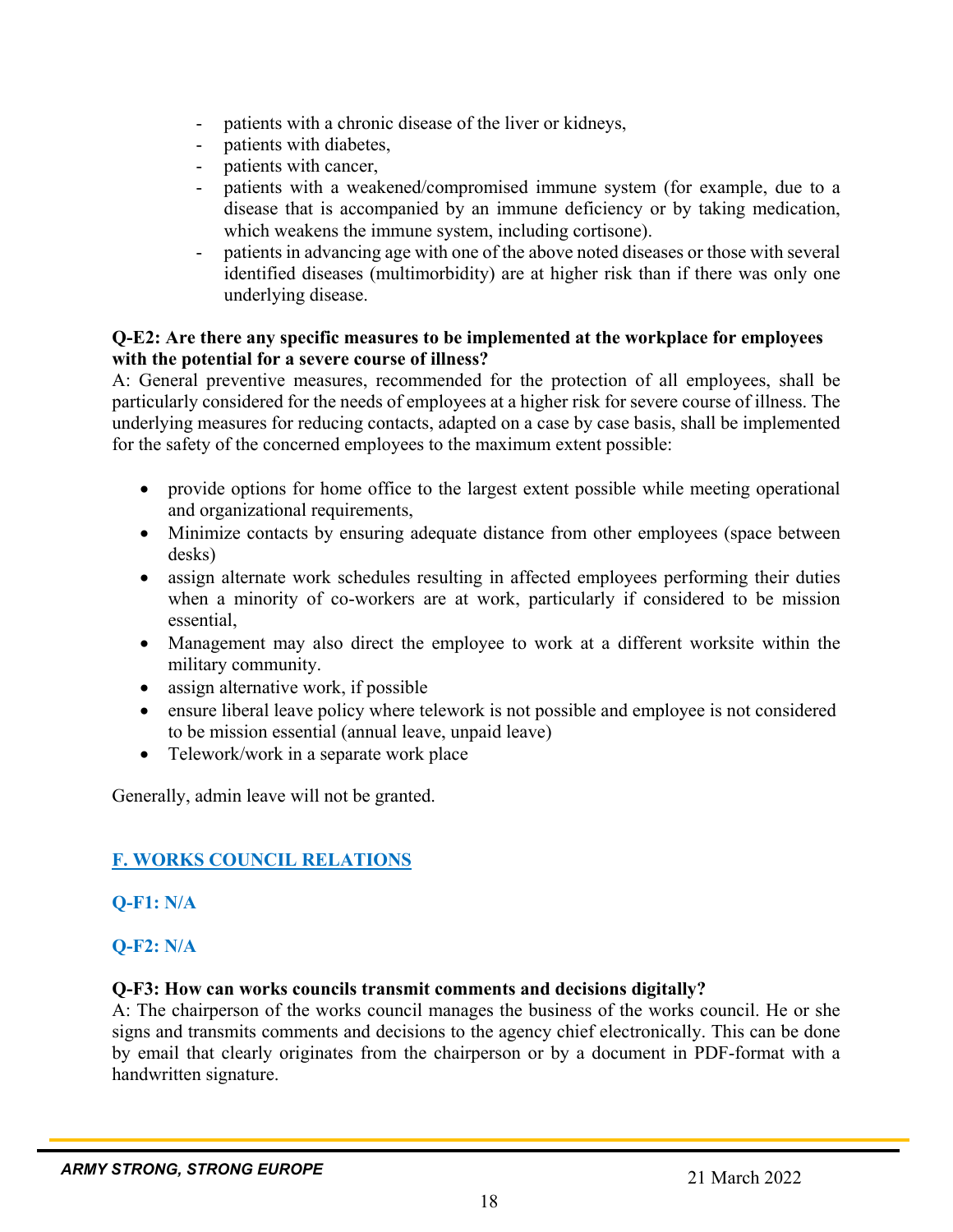#### **Q-F4: Is the works council allowed to invite to a personnel assembly during the Corona pandemic?**

A: As a matter of principle, this is not allowed during a lockdown, unless the personnel assembly is a virtual event. Nevertheless, even after a lockdown, the works council should carefully consider whether a non-virtual personnel assembly is necessary.

Jurisdiction recently ruled that a works council violates the prohibition of the unlawful exercise of rights if it invites the workforce to a physical personnel assembly despite an increased risk of infection. As for the rest, the rules for meetings/assemblies in closed rooms IAW the Corona ordinance for the respective state are applicable. At present, a personnel assembly can only be held as 2G+ (vaccinated, recovered with a negative test) if the Safety Specialist clears the event and the proposed rooms after a corresponding risk assessment. The state-specific rules have to be considered. The annual report could be transmitted to all agency members in a very abstract statistical form (no PII/PHI data included) by email if technically possible.

## **G. ADDITIONAL RESOURCES**

#### **Q-G1: Where can I get further information about 2019-nCoV in Germany?**

A: The following links provide valuable up-to-date information about the current 2019-nCoV outbreak.

HQ USAREUR-AF General Corona Information https://www.europeafrica.army.mil/coronavirus/

Johns Hopkins University, Baltimore, Maryland https://hub.jhu.edu/novel-coronavirus-information/

World Health Organization (WHO): https://www.who.int/news-room/q-a-detail/q-a-coronaviruses

Federal Ministry of Health (English Version Ordinance on protection against infection risks): https://www.bundesgesundheitsministerium.de/service/gesetze-und-verordnungen/guv-19 lp/coronaschv/coronaschv-en.html Robert Koch-Institut (English): https://www.rki.de/EN/Content/infections/epidemiology/outbreaks/COVID-19/COVID19.html

Bundesministerium für Arbeit und Soziales: https://www.bmas.de/DE/Service/Presse/Pressemitteilungen/2021/coronaarbeitsschutzverordnung-verlaengert-und-ergaenzt.html

# **H. RETURNING TO NORMAL OPERATIONS AND POST-CONTINGENCY**

#### **Q-H1: How does USAREUR-AF plan to return to normal operations?**

A: Provided that the pandemic situation allows it, HQ USAREUR-AF plans a phased approach in returning to normal operations while it is still necessary to minimize the risks of infection and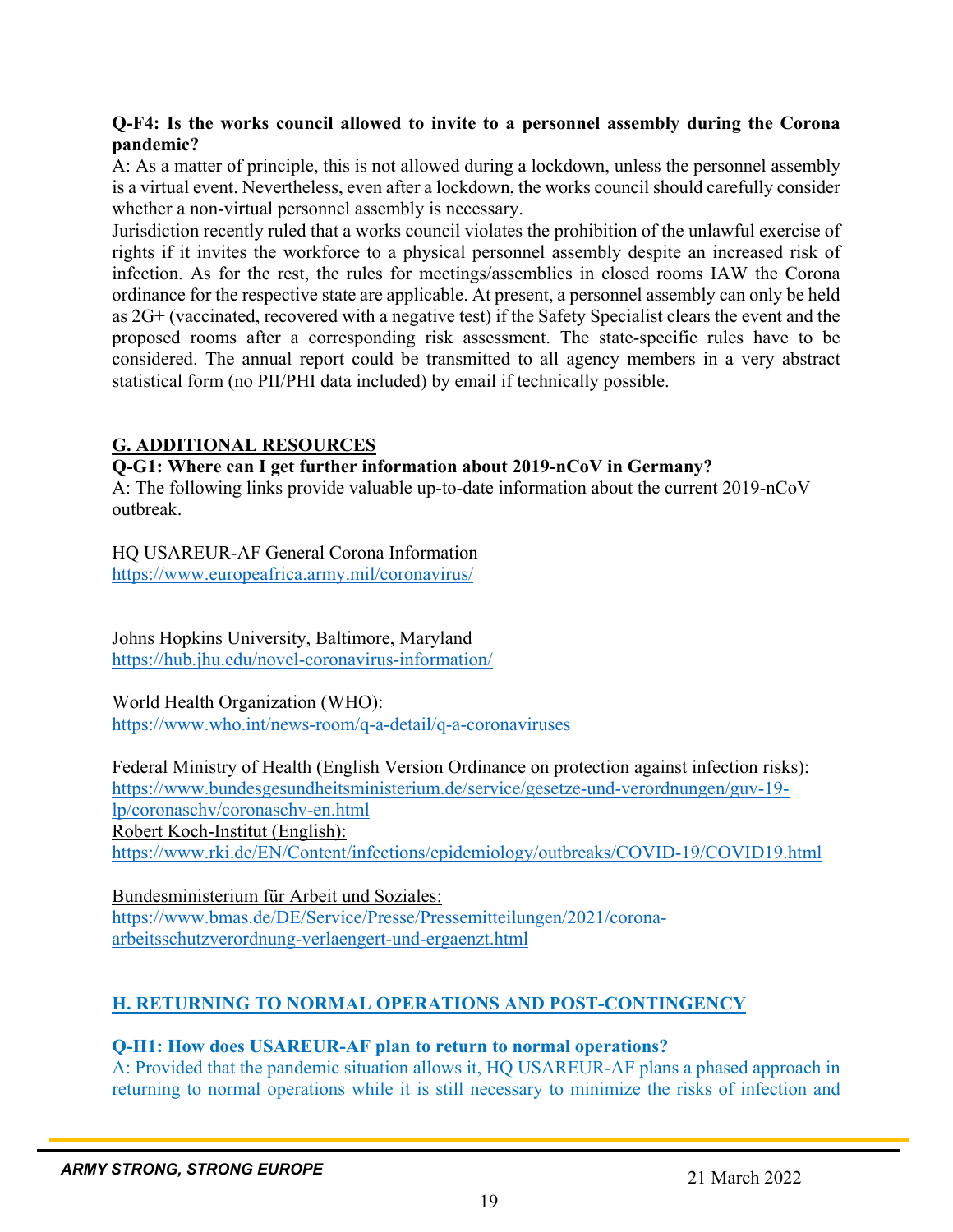spread of the COVID-19 virus. USAREUR-AF decisions will remain in line with host-nation laws and guidance. Telework continues to be authorized. Furthermore, USAREUR-AF is implementing the U.S. Department of Defense directive and the presidential directive that all federal employees have to attest to be fully vaccinated. In principle, this directive also applies to LN employees under host nation German laws and ordinances. The purpose is to minimize the risk of a SARS-CoV-2 infection at work and to sustainably protect the safety and health of soldiers and civilian employees.

#### **Q-H2: How does USAREUR-AF plan to avoid another wave of case incidents?**

A: USAREUR-AF will continue to adjust existing rules based on the pandemic situation, and implement post-contingency rules that will help to deter other waves of case incidents within USAREUR-AF. The end state is a USAREUR-AF that has successfully reintegrated the workforce and that is capable of accomplishing pre-contingency tasks with new post-contingency health protection measures in effect. An organizational hygiene concept will be developed in cooperation with the Safety Specialist on the basis of a risk assessment, which will determine and implement measures for protection from infection at work that continue to be necessary.

#### **Q-H3: Which health and prevention measures will stay in place?**

A: The following general hygiene and health protection measures are still recommended:

- social distancing
- washing hands
- wearing medical-grade masks
- regularly disinfecting frequently touched objects and surfaces
- conducting meetings through video-teleconference, minimizing in-person meetings, and limiting meeting size.
- telework/home office/mobile work.

# **Q-H4: N/A**

#### **Q-H5: How do we recall employees with the potential for a severe course of illness from admin leave?**

A: Generally, admin leave was and is not authorized for employees with the potential for a severe course of illness. The employees do not have any entitlements to admin leave at all. However, in the event that employees of this group are on admin leave, management should exercise its right to direct and send a cancellation notice of the admin leave to the employee notifying the employee to return to the office without undue delay or at a specific date. In case of existing release agreements, management has to follow the terms of the agreement.

#### **Q-H6: How soon can I recall my employees to the workplace?**

**A:** Each employee, after a corresponding notification through the supervisor, may be ordered to return to the workplace immediately. However, it is recommended to grant a notification period of at least 24 hours. Special circumstances should be taken into consideration, e.g., long commutes or the need for accommodation near the garrison location. There may be cases that require longer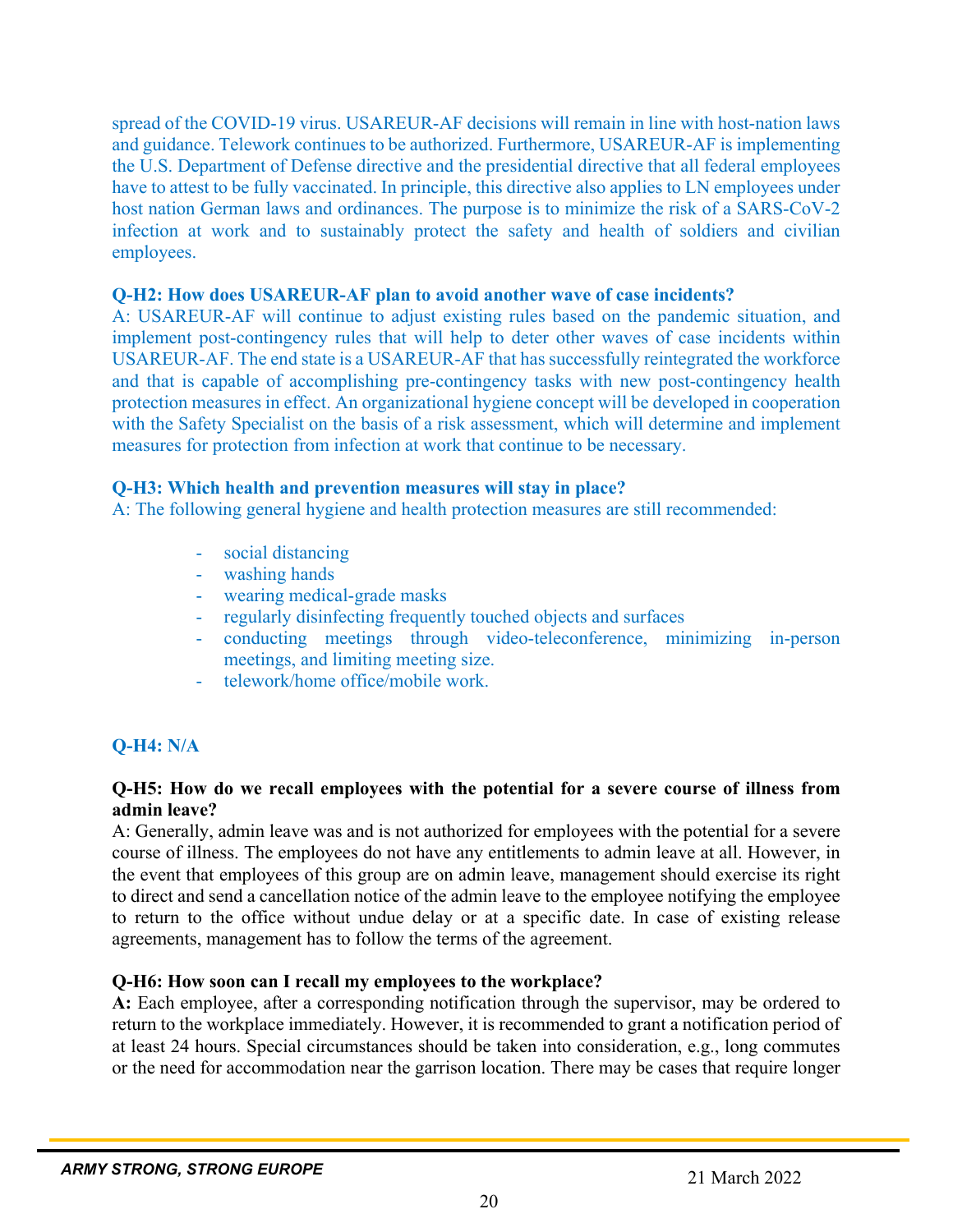notification periods, depending on the individual situation and individual agreements. This must be reviewed on an individual basis, and may have to be discussed with the local CPAC LN MER.

Examples:

1. An employee has a telework agreement or has been released from work on a temporary basis, which includes a 2-week notification period for a return to the workplace. Do I have to adhere to this time limit?

**YES**, die agreed time limit must be adhered to. However, an earlier return to the workplace is possible if both parties agree.

2. An employee has a telework agreement or has been released from work on a temporary basis without a specific notification period for a return to the workplace. In this case, the immediate order for a return to the workplace meeting OH and hygiene standards is possible in consideration of the organizational and personal interests described above.

#### **Q-H7: N/A**

#### **Q-H8: An employee refuses to return to the workplace but does not belong to the high-risk group. What needs to be done?**

**A:** The employee is not entitled to release from work or permanent continuation of telework if a return to the workplace is possible again.

#### **Q-H9: Can I as the supervisor inquire about the health of an LN employee?**

**A:** No. Information on an LN's health can only be shared by the employee on a voluntary basis. A screening like the COVID-19 Return to Work Screening is not compulsory for LN employees. However, the employer may inform the LN employee that it is a secondary obligation of the employment contract to reveal if he/she poses an increased risk for other employees.

#### **I. POINTS OF CONTACT**

#### **For additional information on the FAQs, please contact your local CPAC at:**

**CPAC Grafenwöhr** (Ansbach/Illesheim/Katterbach, Grafenwöhr, Hohenfels, Vilseck, Garmisch (Garrison only)

DSN: 526-8002, civilian: 09641-70-526-8002

**CPAC Stuttgart** (Stuttgart, Garmisch, Berchtesgaden, Oberammergau, Pfullendorf)

DSN: 431-3188, civilian: 07031-153188

**CPAC Wiesbaden** (Wiesbaden, Wackernheim, Bremerhaven)

DSN: 483-5844, civilian: 0631-411-5844

**CPAC Kaiserslautern** (Baumholder, Kaiserslautern, Landstuhl, Miesau, Pirmasens, Ramstein, Sembach, Spangdahlem, Weilerbach, Dülmen)